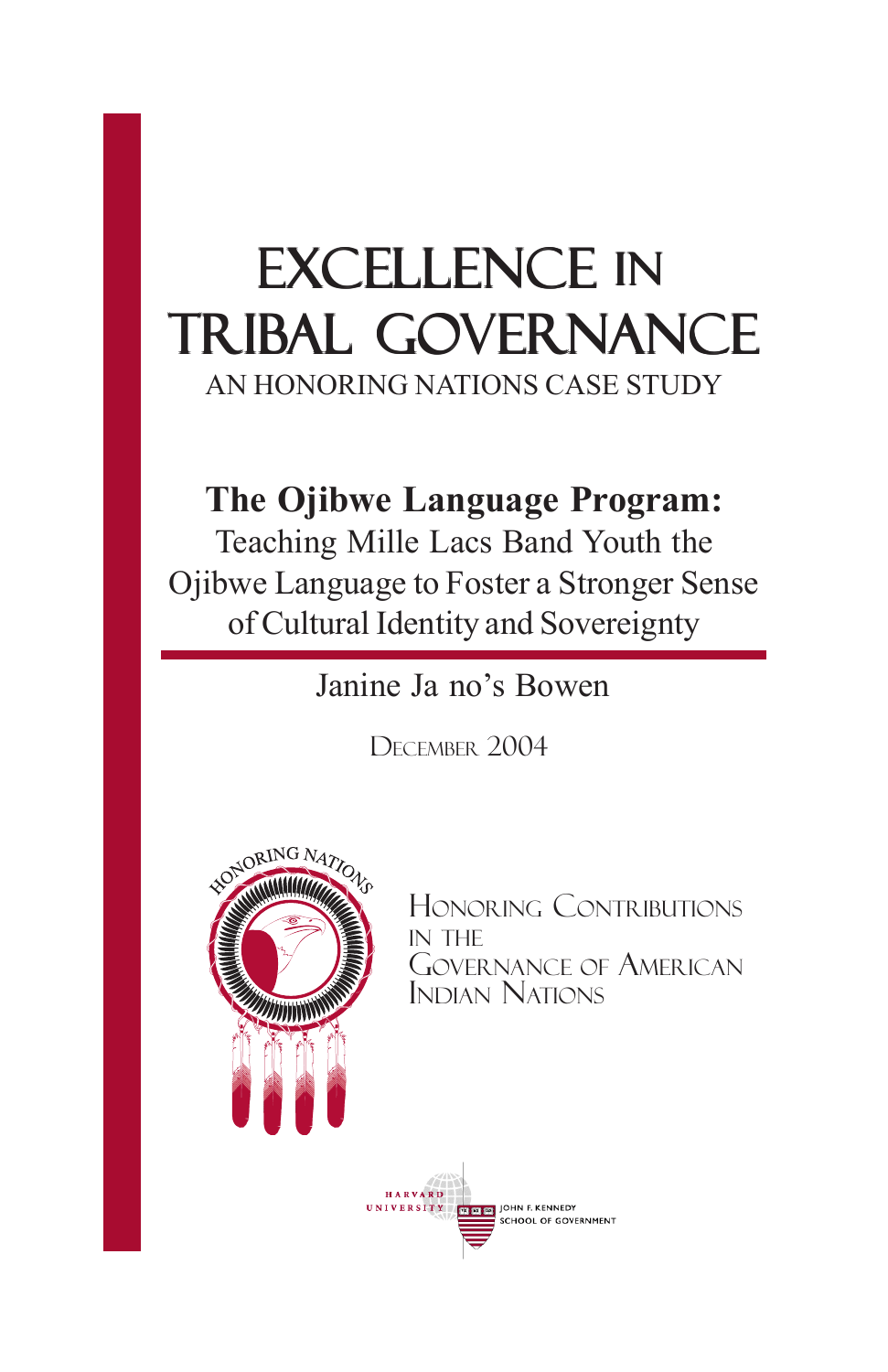#### **ABOUT HONORING NATIONS**

Honoring Contributions in the Governance of American Indian Nations (Honoring Nations) is a national awards program that identifies, celebrates, and shares outstanding examples of tribal governance. Administered by the Harvard Project on American Indian Economic Development at Harvard's Kennedy School of Government, the program was launched in 1998 with the support of the Ford Foundation, which sponsors similar governmental best practices programs around the globe. Honoring Nations spotlights and awards tribal government programs and initiatives that are especially effective in addressing critical concerns and challenges facing the more than 560 Indian nations and their citizens. Honorees serve as sources of knowledge and inspiration throughout Indian Country and beyond.

The Ojibwe Language Program was awarded High Honors in Honoring Nations 1999.

#### **ABOUT THE HARVARD PROJECT**

Founded in 1987, *The Harvard Project on American Indian Economic Development* (Harvard Project) is housed within the Malcolm Wiener Center for Social Policy at the John F. Kennedy School of Government, Harvard University. Through applied research and service, the Harvard Project aims to understand and foster the conditions under which sustained, self-determined social and economic development is achieved among American Indian nations. The Harvard Project's core activities include research, advisory services, executive education and the administration of a tribal governance awards program. In all of its activities, the Harvard Project collaborates with the Native Nations Institute for Leadership, Management and Policy at the University of Arizona.

**THE HARVARD PROJECT ON AMERICAN INDIAN ECONOMIC DEVELOPMENT John F. Kennedy School of Government | Harvard University 79 John F. Kennedy Street | Cambridge, MA 02138 Tel (617) 495-1480 / 617-496-9446 | Fax (617) 496-3900 http://www.ksg.harvard.edu/hpaied**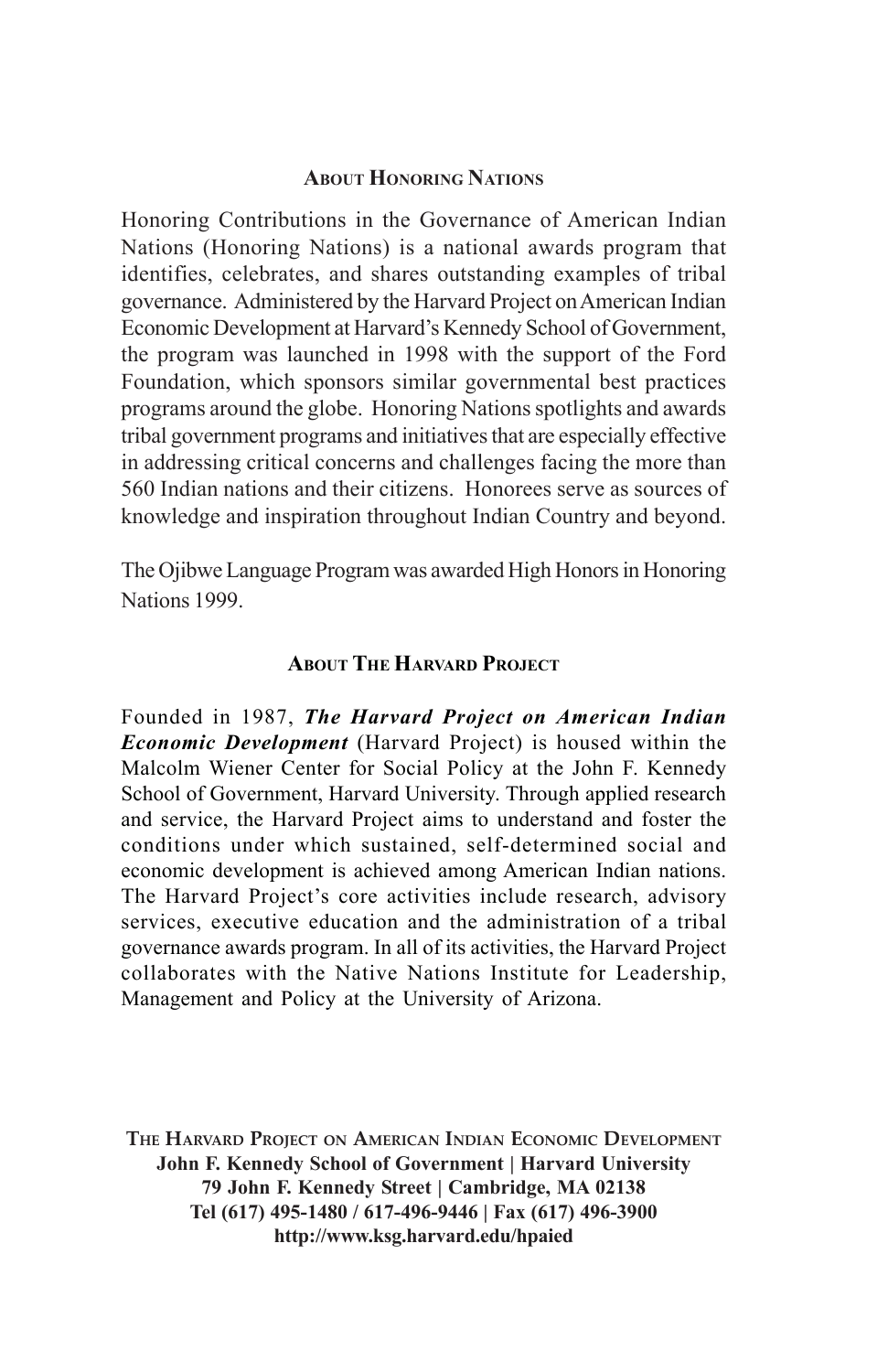### **THE OJIBWE LANGUAGE PROGRAM:** Teaching Mille Lacs Band Youth the Ojibwe Language to Foster a Stronger Sense of Cultural Identity and Sovereignty

**Janine Ja no's Bowen**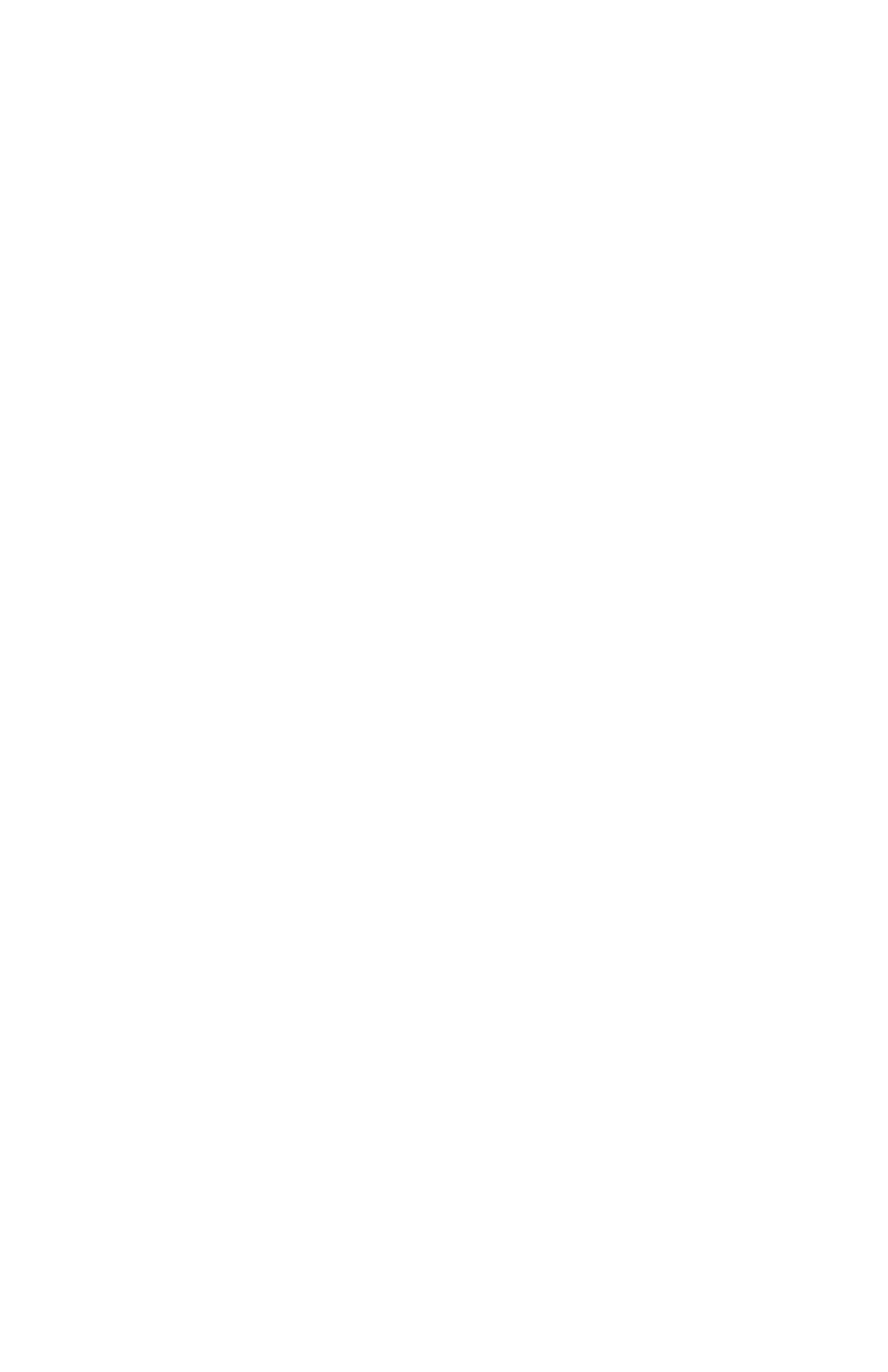# **Contents**

| A History of the Ojibwe Language on the Mille Lacs  |  |
|-----------------------------------------------------|--|
| Several Reasons for Ojibwe Language Preservation  3 |  |
|                                                     |  |
|                                                     |  |
|                                                     |  |
|                                                     |  |
|                                                     |  |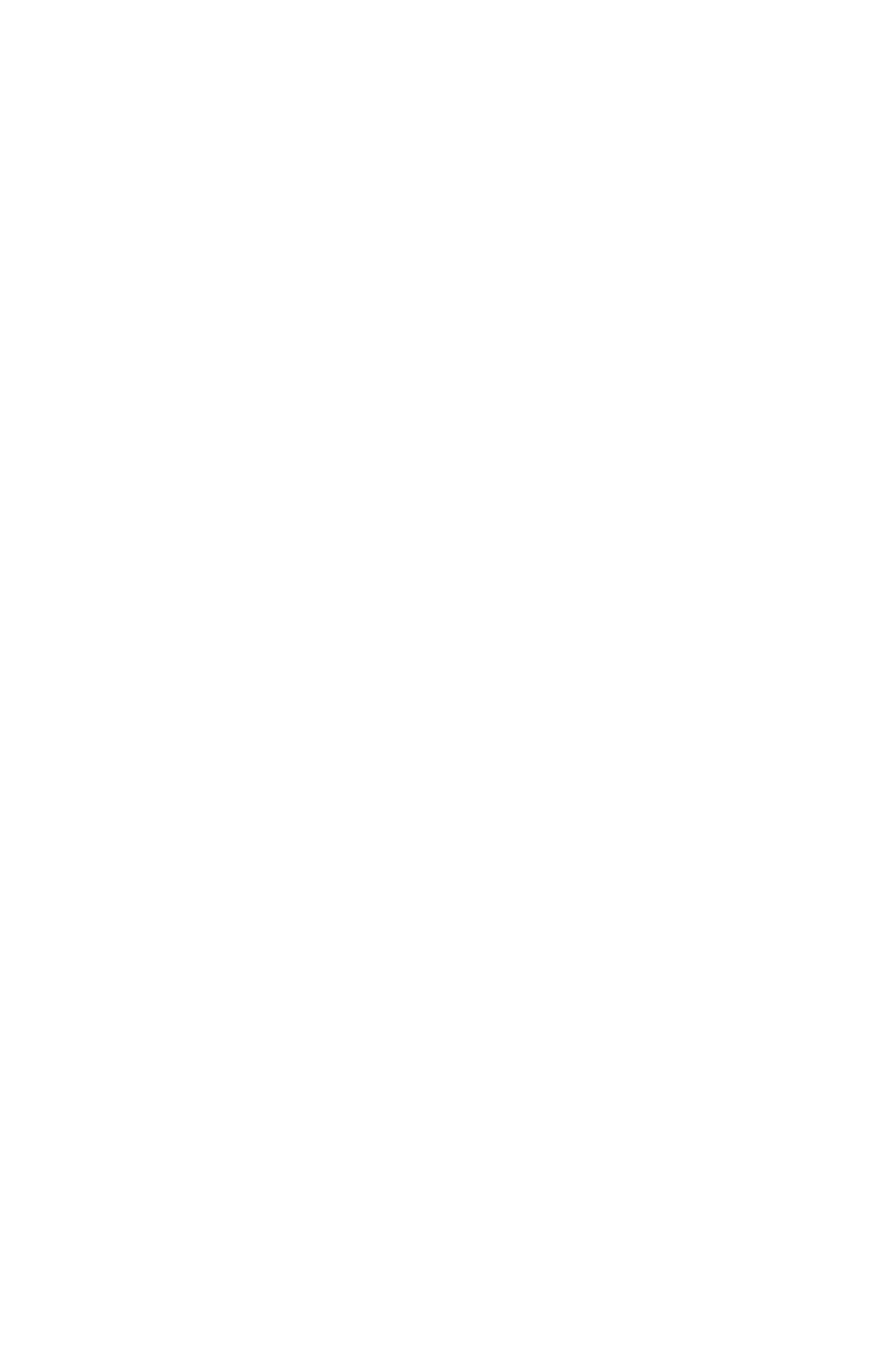## **THE OJIBWE LANGUAGE PROGRAM:** Teaching Mille Lacs Band Youth the Ojibwe Language to Foster a Stronger Sense of Cultural Identity and Sovereignty

**Janine Ja no's Bowen**<sup>1</sup>

#### **THE CRISIS**

As part of its effort to assimilate American Indians into mainstream society, the federal government launched an assault on Native languages. For example, in the 1890s the government built twenty-five off-reservation boarding schools to which many Indian children were forcibly removed and where they were prevented from speaking their Native languages.<sup>2</sup> The result of this decades-long policy was a devastating loss of Native languages.

Many tribes struggled to preserve their languages even as the number of fluent speakers dwindled. Among these tribes was the Mille Lacs Band of Ojibwe. By the 1990s, Native language use among the Mille Lacs Band had clearly declined while estimates indicated that, by 1994, only ten percent of Mille Lacs Band members could speak the Ojibwe language fluently. The youngest Native speaker was thirty-seven years  $old<sup>3</sup>$ 

Mille Lacs leaders, educators, and citizens feared that the loss of the Ojibwe language would bring about the demise of tribal traditions and Ojibwe identity among their band members. To avert this crisis, the faculty of the Nay Ah Shing School, a school owned and operated by the Mille Lacs Band, formed an Elders Advisory Board comprised of five traditionalists for the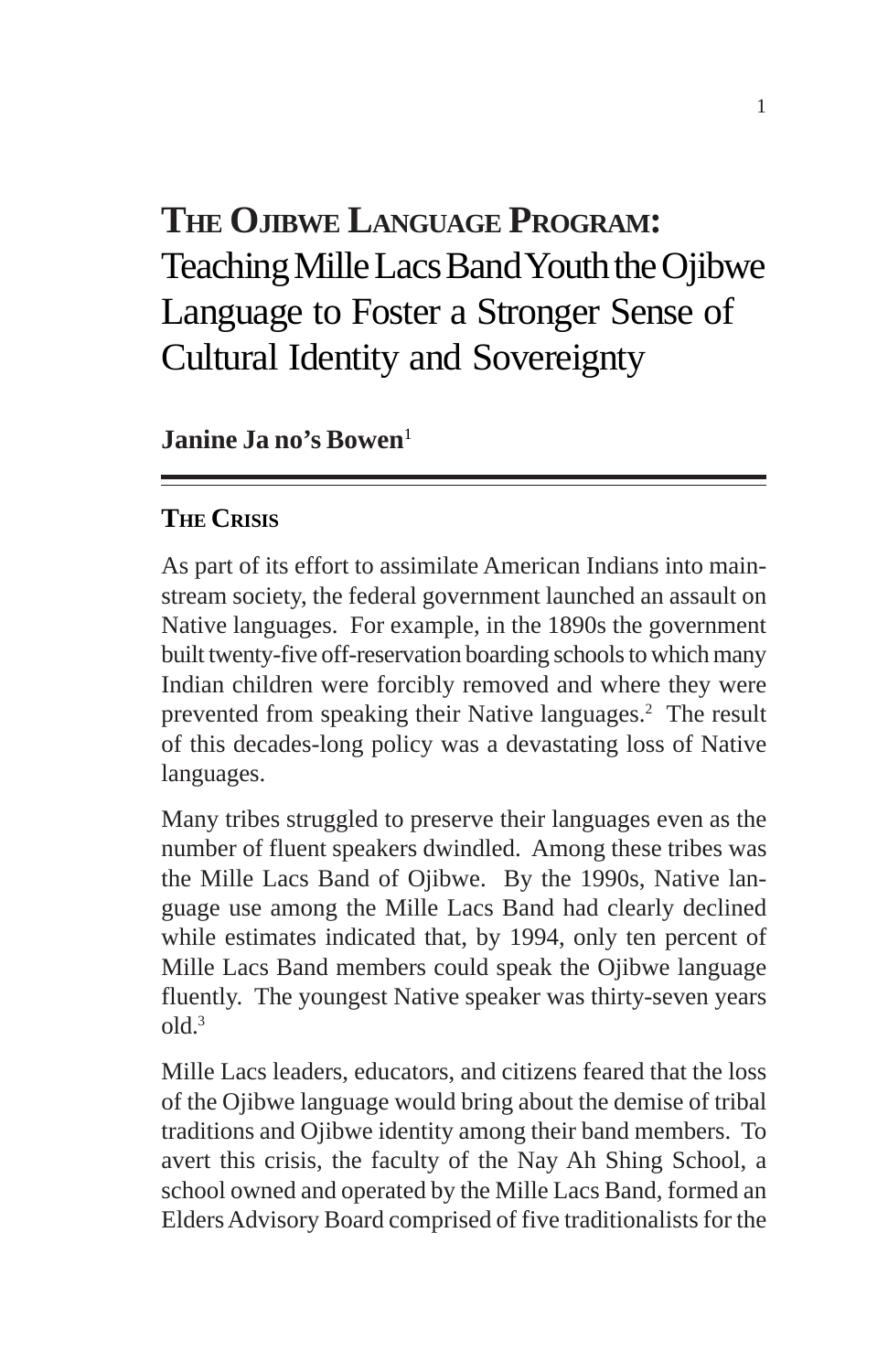purpose of establishing an intensive Ojibwe language and culture program. Their hope was that this program would foster the Mille Lacs Band members' fluency and pride in using the Ojibwe language. They believed that restoring the Band's language would foster a long-term process of cultural renaissance and lay the foundation for stronger self-governance.

### **A HISTORY OF THE OJIBWE LANGUAGE ON THE MILLE LACS RESERVATION**

The Mille Lacs Band of Ojibwe has fought off the loss of its language ever since European contact transformed its economy. Although its traditional economy depended on the trading of surplus goods produced on tribally managed lands, the Mille Lacs Band of the Ojibwe realized that it couldn't survive without participating in the broader economy. As traditional economic pursuits gave way to non-traditional occupations that often required Band members to leave the reservation, the Mille Lacs began to learn English.<sup>4</sup> During World War II, Band members and their families found jobs in war-related industries in cities like Minneapolis and Duluth. They returned to the Mille Lacs reservation only seasonally to participate in fishing and harvesting of wild rice, or ricing, that had once been primary economic pursuits. With this transformation of their economy, many Mille Lacs Band members found that their use of the Ojibwe language became largely ceremonial.

Economic transformation was not the only cause of Ojibwe language loss among the Mille Lacs Band. The federal government's policy of forced assimilation severely disrupted the Band's reliance on the Ojibwe language. For long periods of time, the government actually forbade the teaching of the Ojibwe language while, in the late 1800s, it accelerated social disintegration and language loss by sending Mille Lacs children to federal boarding schools where they were forbidden to speak Ojibwe. Ojibwe elder and language instructor Elleraine Weous has recalled the destructive influence of the boarding school on her husband's fluency: "My husband's first language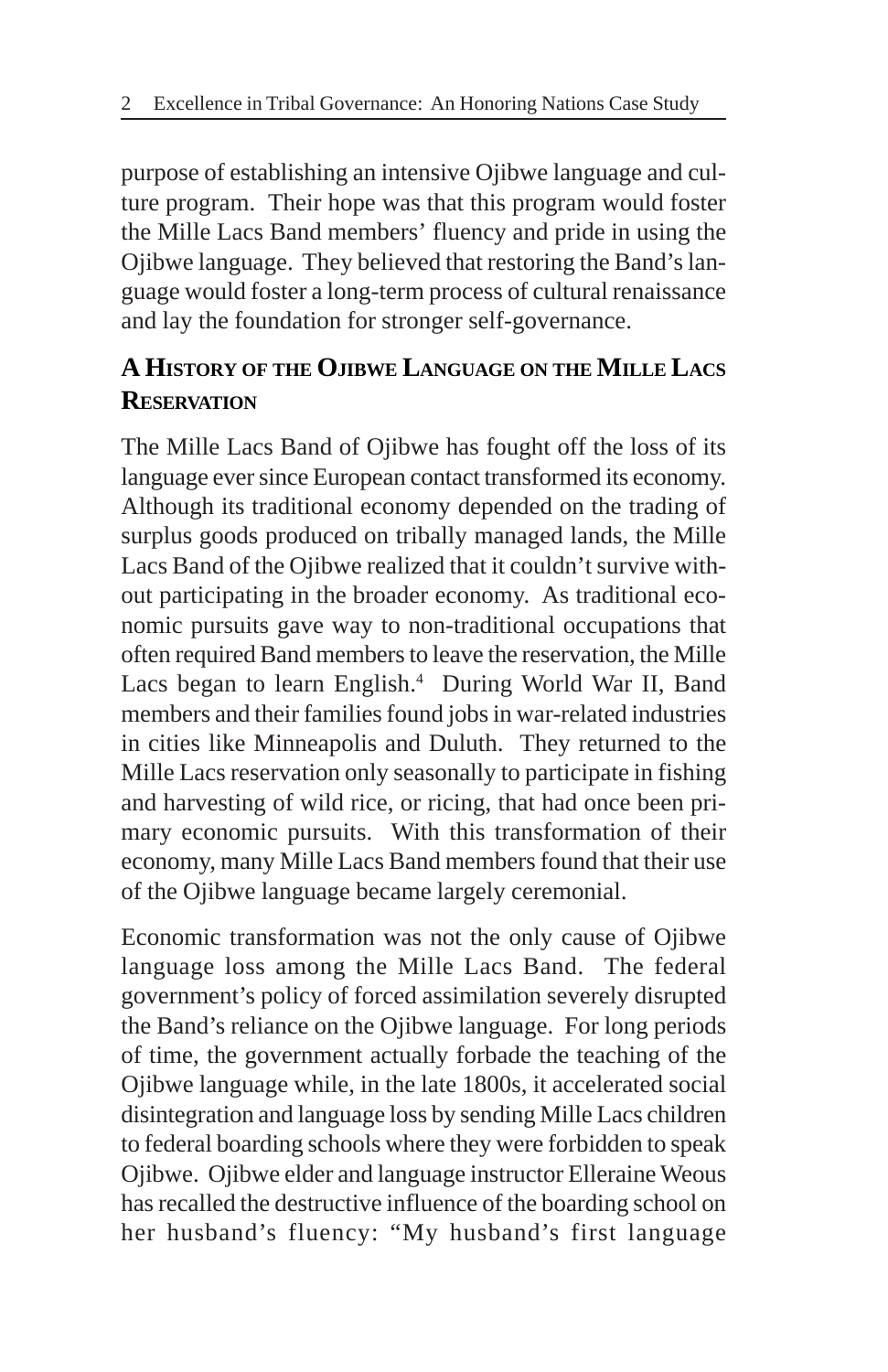was…Ojibwe, but he doesn't speak it anymore. He went to a boarding school, and you know how you hear about boarding schools beating the Ojibwe out of Indians? It is true. He doesn't understand our language anymore." Ojibwe children were required to attend boarding schools well into the twentieth century.<sup>5</sup>

Only a few hundred Ojibwe remained on the Mille Lacs reservation at the end of the nineteenth century as a result of such assimilationist policies, termination, and relocation – federal policies in effect from 1953 to 1968. Through its relocation program, the federal government encouraged and assisted Mille Lacs Band members to move to cities so that they would become integrated into mainstream society. In its attempt to terminate the Band's special relationship with the federal government, Congress stopped giving Mille Lacs businesses assistance and took away the Band's voice in federal and state government. Through the implementation of these policies, the Ojibwe language was increasingly marginalized as English became essential not only to economic success, but also to survival<sup>6</sup>

#### **SEVERAL REASONS FOR OJIBWE LANGUAGE PRESERVATION**

In the 1990s, however, many Mille Lacs educators and administrators acted on their sense that the preservation of the Ojibwe language was essential to the Band's survival. They feared that if the Band failed to maintain the Ojibwe language, it would lose those elements of its culture—history, ceremonies, and traditions—that defined what it means to be Ojibwe. As a Band elder argued, "Language is more than a way of communicating; it is a way of passing on the wisdom, culture, and values of our ancestors. Without our language we are not Ojibwe people. We are only descendants of Ojibwe people." Band members were not alone in making this argument. Linguists and Native language scholars have suggested that language reinforces group identity and allows networks to develop, thus aiding in the process of community building.7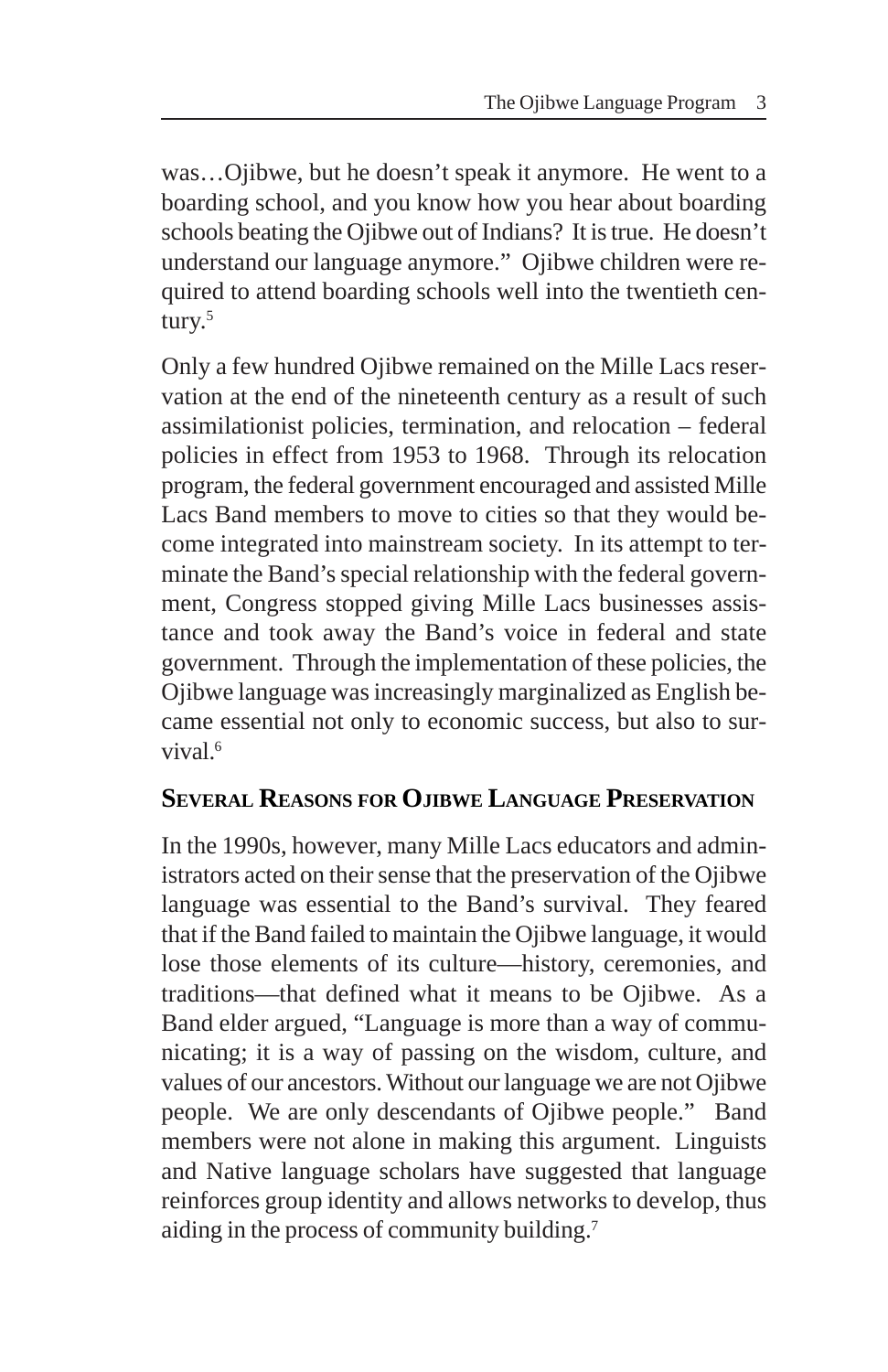Native language experts also claim that the loss of Native languages can lead to low levels of self-confidence, identity crises, and poor interpersonal relationships as Native individuals attempt to live in two distinct cultures with only one language a remarkably complex and stressful undertaking. Faculty at the Band's Nay Ah Shing School noted that the decline in Ojibwe language use actually correlated with a loss of Ojibwe traditions, the unraveling of the extended family, depression among Band members, high drop out rates among Ojibwe students, and an increasing amount of gang activity among youth.<sup>8</sup>

Former Mille Lacs Commissioner of Education William Hemming has argued that teaching Mille Lacs children Ojibwe would address a host of issues by allowing the Band to maintain its distinct Ojibwe identity and helping to create well-grounded Mille Lacs citizens with a common value system: "By teaching the language we are building a foundation for a lifetime of productive citizenship…Ojibwe values are inextricably linked to the language. These values, such as caring for the environment, healing the body and mind together, and treating all creation with respect, are taught most effectively when they are taught in Ojibwe." His argument is in accord with the work of Native language scholars who have suggested that language can actually function as a social resource by acting as a means of norm enforcement.9

Nay Ah Shing faculty believed that an Ojibwe Language Program would not only unite Ojibwe youth in a cultural system with common values, but also equip them for success in mainstream American society. Educational research confirms that bilingualism can act as an academic asset, not a handicap. The Navajo Nation's Rock Point Community School has demonstrated that, given proper instruction, students may learn English and other academic subjects—math, science, and so forth—while learning to read and write in their Native language. Nay Ah Shing faculty hoped that a language program would allow Mille Lacs youth to integrate the gifts of Ojibwe culture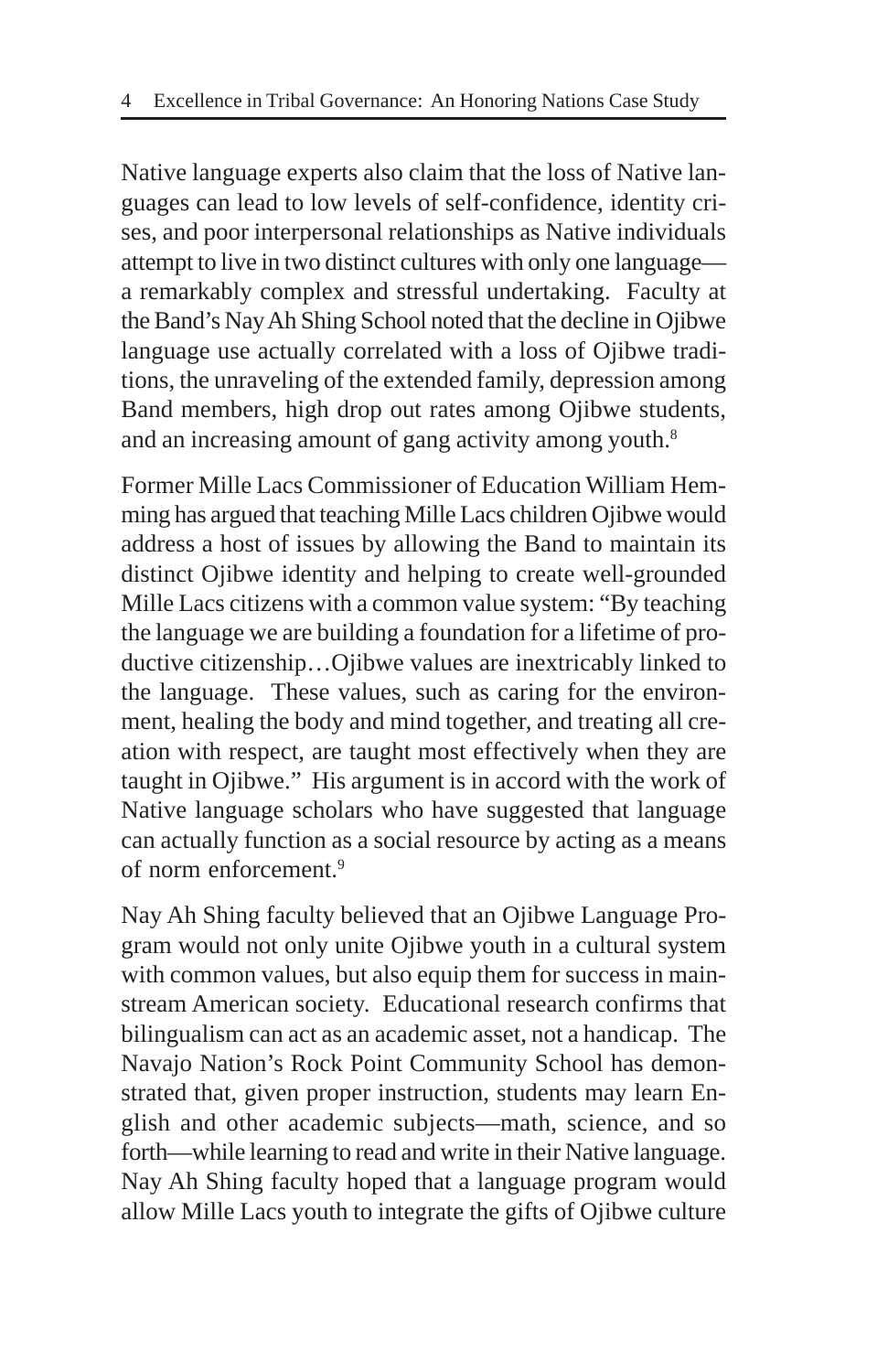into mainstream American culture and to surmount the socioeconomic barriers that confronted them  $10$ 

#### **THE CREATION OF THE OJIBWE LANGUAGE PROGRAM**

#### *Taking Control of Ojibwe Education*

Mille Lacs Band members made Ojibwe language instruction part of their children's formal education when they founded a reservation school in 1978. The Nay Ah Shing High School, a contract school, was formed to serve Ojibwe families who preferred a Band-controlled, on-reservation education for their students. It was designed in response to students' demands for an education that addressed their distinctive cultural identity. Prior to 1978, Mille Lacs Band students attended off-reservation, public schools, where they faced institutional racism and isolation. The majority of their non-Native classmates did not accept them while their teachers did little to encourage their participation in school activities. Ojibwe students received little, if any, Ojibwe language instruction. Not surprisingly, disproportionately high numbers of Ojibwe students dropped out or were expelled from these schools. In 1975, a group of Mille Lacs high school students who knew that these schools were not addressing their needs and had no reason to hope for change participated in a walk out to demonstrate their dissatisfaction. This walk out spurred Mille Lacs Band leaders to establish the Nay Ah Shing High School. Required by tribal law to graduate fluent Ojibwe speakers, the School was designed to provide Ojibwe students with the basic tools necessary to overcome the social and economic obstacles that confronted them without marginalizing them for holding onto their Native language and culture.<sup>11</sup>

Initially, Nay Ah Shing served as an alternative school for about fifty Ojibwe youth who had dropped out of or been expelled from off-reservation high schools. Nay Ah Shing focused on teaching these students English, basic mathematics, problem solving, and communication skills while offering tutoring and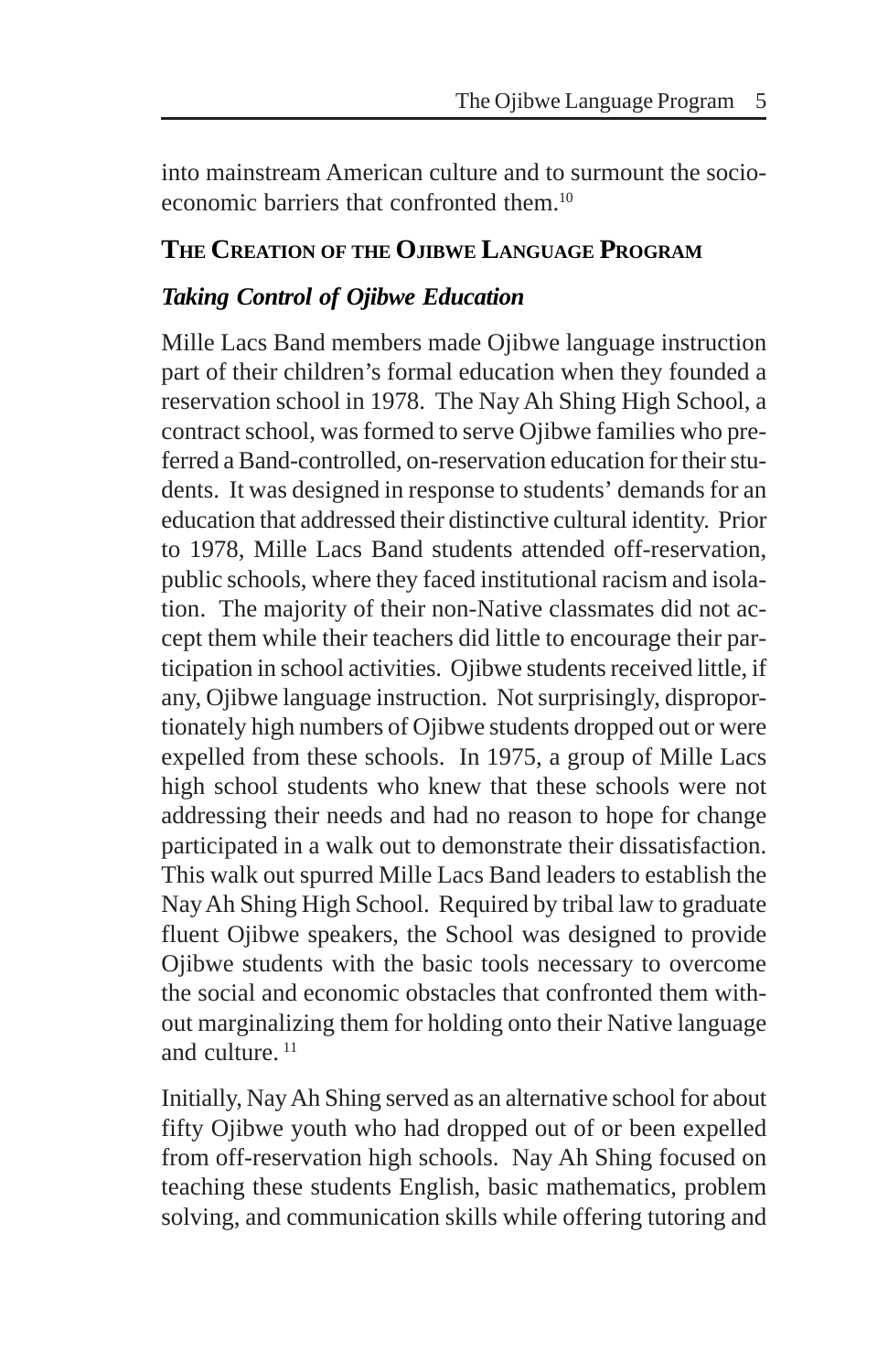counseling. The School's immediate goal was to give students solid instruction and the support services needed to keep them in school until they had earned a legitimate diploma.

#### *Revisiting the Role of Language Instruction*

In the 1990s, Nay Ah Shing faculty began to look beyond the School's initial focus on student retention and basic skills remediation to its obligation to graduate students who were fluent in the Ojibwe language. Faculty recognized that while in the late 1970s and early 1980s the Ojibwe language was still used in students' homes and at many community events, this was no longer true. M. Zhaawan Benjamin, the School's Ojibwe instructor who taught a few hours each week, could not ensure that the students would learn to speak the language fluently. Benjamin, Nay Ah Shing superintendent George Weber, and others began to wonder if the School should continue to focus strictly on providing basic skills remediation and support services or if it should expend more energy on preserving the Ojibwe language and culture that had, at the time of the School's founding, been an important part of students' home life.

Even as they considered this possibility, Nay Ah Shing faculty and staff feared that developing an Ojibwe language program capable of graduating fluent Ojibwe speakers remained beyond the School's capacity. In 1993, the Mille Lacs Band government funded the construction of two new school buildings that included space for preschool, K-12, and childcare programs. With this expansion, existing Ojibwe instruction was extended to over one hundred preschool, elementary, and junior high students. The School assigned one language instructor to the preschool, another to grades K-5, and a third to grades 6-12. Although the Ojibwe Language Program actually began at this time, it did not exist on the scale that Nay Ah Shing faculty desired. They had already begun to design improved methods of language instruction that would require more instructors at each grade level, but Nay Ah Shing simply couldn't dedicate sufficient resources to implement these methods across its ex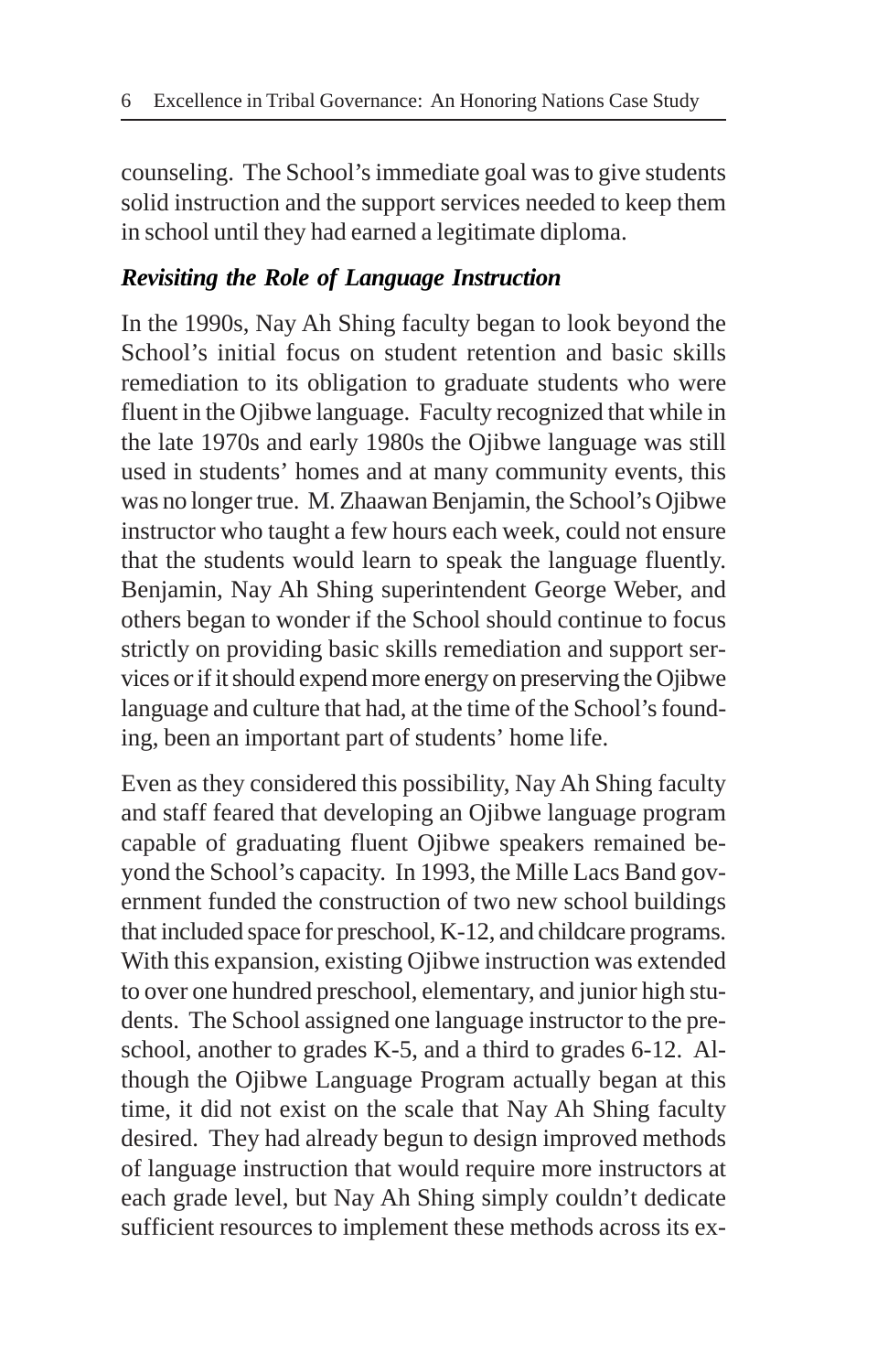panded student population as it struggled to pay its regular staff, provide necessary teaching resources, and offer the social services demanded to meet students' non-academic needs. Nay Ah Shing continued to graduate students who were unable to speak Ojibwe fluently.

#### *Gaining Financial Support for an Extended Ojibwe Language Program*

While the Nay Ah Shing School lacked the necessary funds to improve its Ojibwe Language Program, the Mille Lacs Band's government was receiving large streams of revenue from its successful gaming operations. School staff looked to the tribal government for increased support for language program expansion. During a Nay Ah Shing High School graduation ceremony, Superintendent Weber spoke with the chief executive of the Band, Marge Anderson, and identified the resources that were critical to creating a language program capable of graduating fluent Ojibwe speakers. That evening Weber noted that although Band leaders talked about a language program as though it was important, the Band hadn't committed the finances to make it succeed as Mille Lacs Band law required. As Weber said to Anderson that evening, "Either we change the law, or we improve the current program."<sup>12</sup>

Anderson wanted to improve the Language Program. She believed in the law; she believed that the Ojibwe language needed to be revived and preserved so that the Mille Lacs Band members could pass on their traditions and maintain their Ojibwe identity. Her position met with a positive response in the tribal government. As she has explained, "This was not hard to sell to the tribal government. Government leaders saw value in such an investment and worked hard to get the Ojibwe language and culture curriculum developed into the schools." In 1997, the tribal government began granting half a million dollars each year into the Nay Ah Shing School for the implementation of an expanded and redesigned Ojibwe Language Program. This support was critical; without it the Ojibwe Language Pro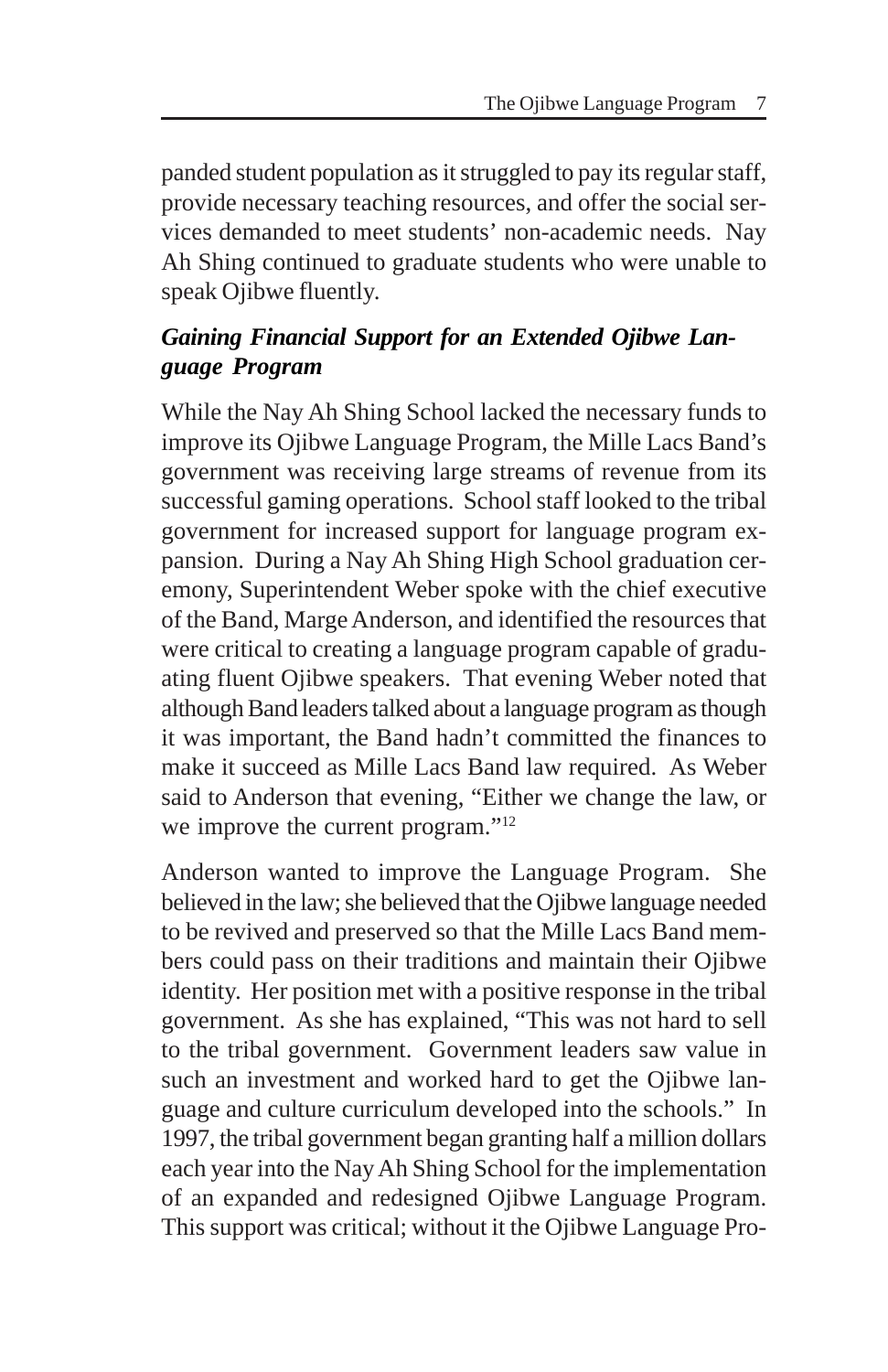gram would have been unable to pay its staff and elders.<sup>13</sup>

#### *Establishing the Elders Advisory Board (EAB)*

Having gained the financial support of the tribal government to design and implement an expanded Ojibwe Language Program, Nay Ah Shing faculty turned to other pressing problems. Early on, School faculty recognized that they required a board of experts to address culturally sensitive issues surrounding language instruction. Weber and Benjamin selected well-respected elders from each of the three reservation districts to sit on an Elders Advisory Board (EAB). From its inception, the EAB exercised several critical responsibilities. The EAB advised the Nay Ah Sching School Board on hiring decisions and on disciplining students in a culturally appropriate manner. The EAB also certified prospective Ojibwe language teachers. Most importantly, the EAB met the first Monday of every month and offered Ojibwe language teachers a forum in which they could address the cultural issues surrounding language instruction, thus minimizing internal conflict and ensuring that teachers' time was spent on improving instruction. As Benjamin said of the EAB's monthly meetings, "That is where the elders set them straight."<sup>14</sup>

The EAB not only provided cultural insights to Ojibwe language teachers, but also offered critical advice on instruction methods. Ojibwe was traditionally an oral language. For that reason, the EAB firmly believed that writing Ojibwe was not as important as speaking it. The Board encouraged the School to focus completely on the spoken language. They wanted youth to have the ability to participate in ceremonies rather than write the language. EAB members wanted students to hear dialogue. Following the Board's advice, the Language Program staff began to bring in elders and other fluent speakers who conversed with students and teachers at various times throughout the school week. These fluent speakers offered students necessary opportunities to hear Ojibwe.<sup>15</sup>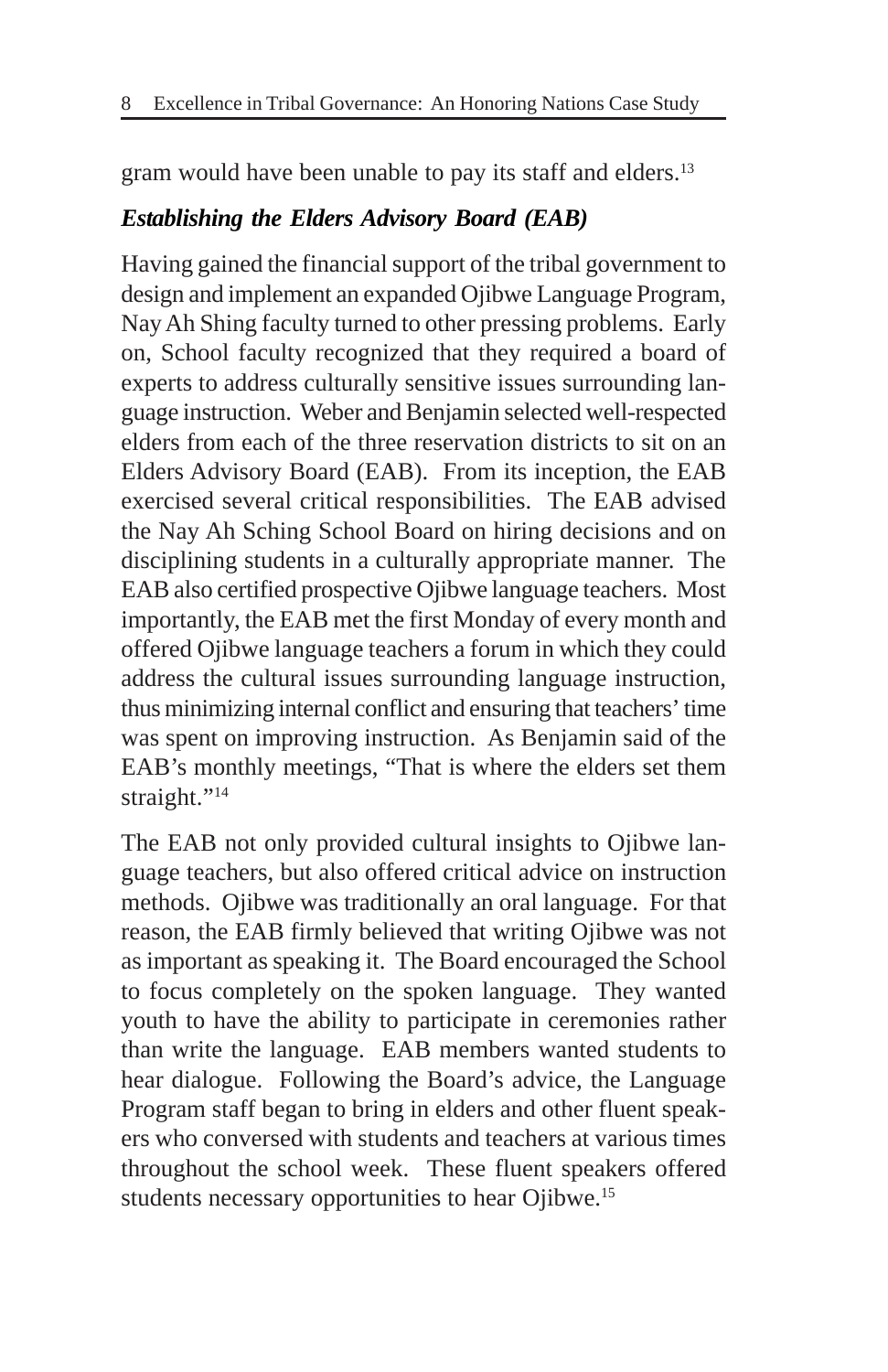When disputes over language instruction arose which the EAB could not settle, the Ojibwe Language Program staff looked beyond the Band for assistance. When the EAB could not settle a dialect dispute that arose among Ojibwe language teachers, the Nay Ah Shing School hired a professional language instructor. Although this instructor, Sylvia Norberg, could not speak Ojibwe, she was an expert in successful language instruction and had taught several languages. With Norberg's help, the Program staff reached the decision to teach the local Mille Lacs dialect and could again concentrate on providing students with a solid foundation in Ojibwe.16

#### *Determining How to Teach Ojibwe*

Although Nay Ah Shing language instructors had long relied on word lists and worksheets, experimentation revealed that conversation was the most effect language teaching tool. Making students memorize vocabulary and learn grammar without hearing how to link words together didn't enable them to speak the language. Ojibwe Language Program staff learned that when they spent class time speaking with students or encouraging students to speak to each other in Ojibwe, the students learned how to put sentences together. As Commissioner of Education Duane Dunckley explained, "If you want to make kids fluent, you have to teach them the conversational part of the language. If I ask you a question enough times, you are going to be able to respond the right way. The kids, they know some Indian words, but tying them together is what we need to teach them to do."<sup>17</sup> As conversation became the focus of the Language Program, Nay Ah Shing instructors used worksheets and word lists only to enhance and guide the conversation.

Once Program leaders understood that the students learned Ojibwe best by participating in conversation, they required language teachers to speak only Ojibwe during language classes. While most teachers understood the importance of immersing their students in the Ojibwe language, doing so wasn't easy. Students became disengaged when they were unable to com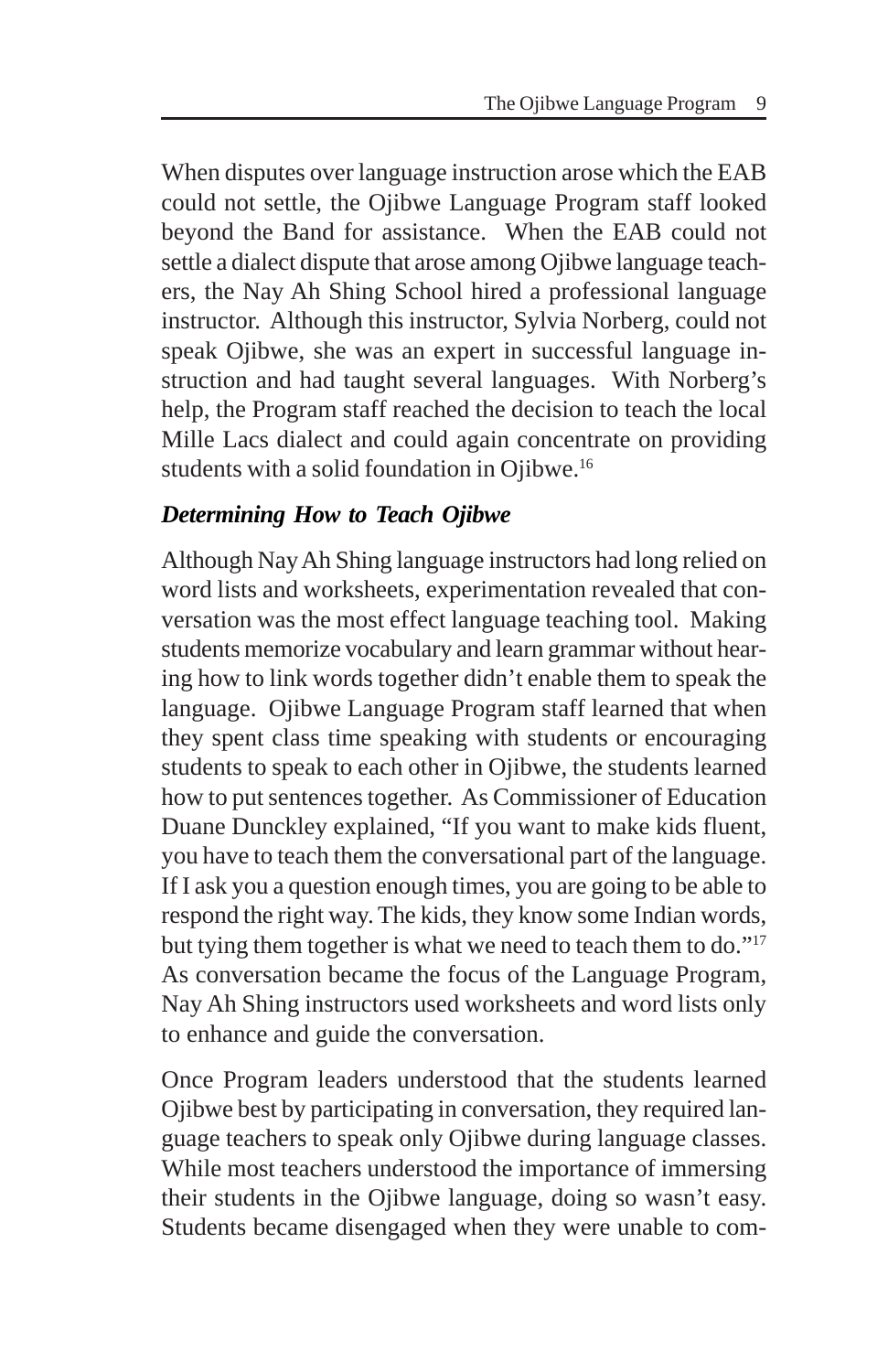municate effectively. Feeling isolated themselves, instructors also frequently fell back into English. Recognizing that speaking English in the classroom would undermine the School's efforts to immerse its students in Ojibwe, Language Program leaders began to hire additional instructors so that every teacher would have a fluent conversation partner. This was to allow teachers to better follow the Ojibwe-only rule during class time while ensuring that every teacher had a problem-solving partner when students began to disengage. Finally, such partnerships offered students opportunities to hear Ojibwe conversation even when they weren't actively participating in it.

Having designed and begun the implementation of conversation-centered language instruction among their high school students, Nay Ah Shing faculty and staff turned increasing attention to preschool and K-4 students. In 1999, Nay Ah Shing principal Jody Crowe began studying research that suggested that children under the age of twelve learned second languages more readily than did older children. Knowing that the School had invested most of its resources at the high school level, Crowe presented this research to the Language Program staff and asked, "Where should we spend our money?" Language Program staff quickly decided to enhance their language instruction and preservation efforts among Nay Ah Shing preschool and elementary students. They began to search for fluent speakers for every preschool and K-4 classroom who would interact with the children in Ojibwe throughout the day in order to supplement instruction given during Ojibwe language classes. By July 2001, Nay Ah Shing had hired one fluent Ojibwe speaker for every two preschool and K-4 classrooms.18

As of August 2001, the tribally funded Ojibwe Language Program served approximately 375 students, from toddlers to teenagers, with the help of nine fluent Ojibwe speakers. All students in the Nay Ah Shing School, including its childcare facilities and Head Start classrooms, participated in the Program. In accordance with language acquisition research, the Lan-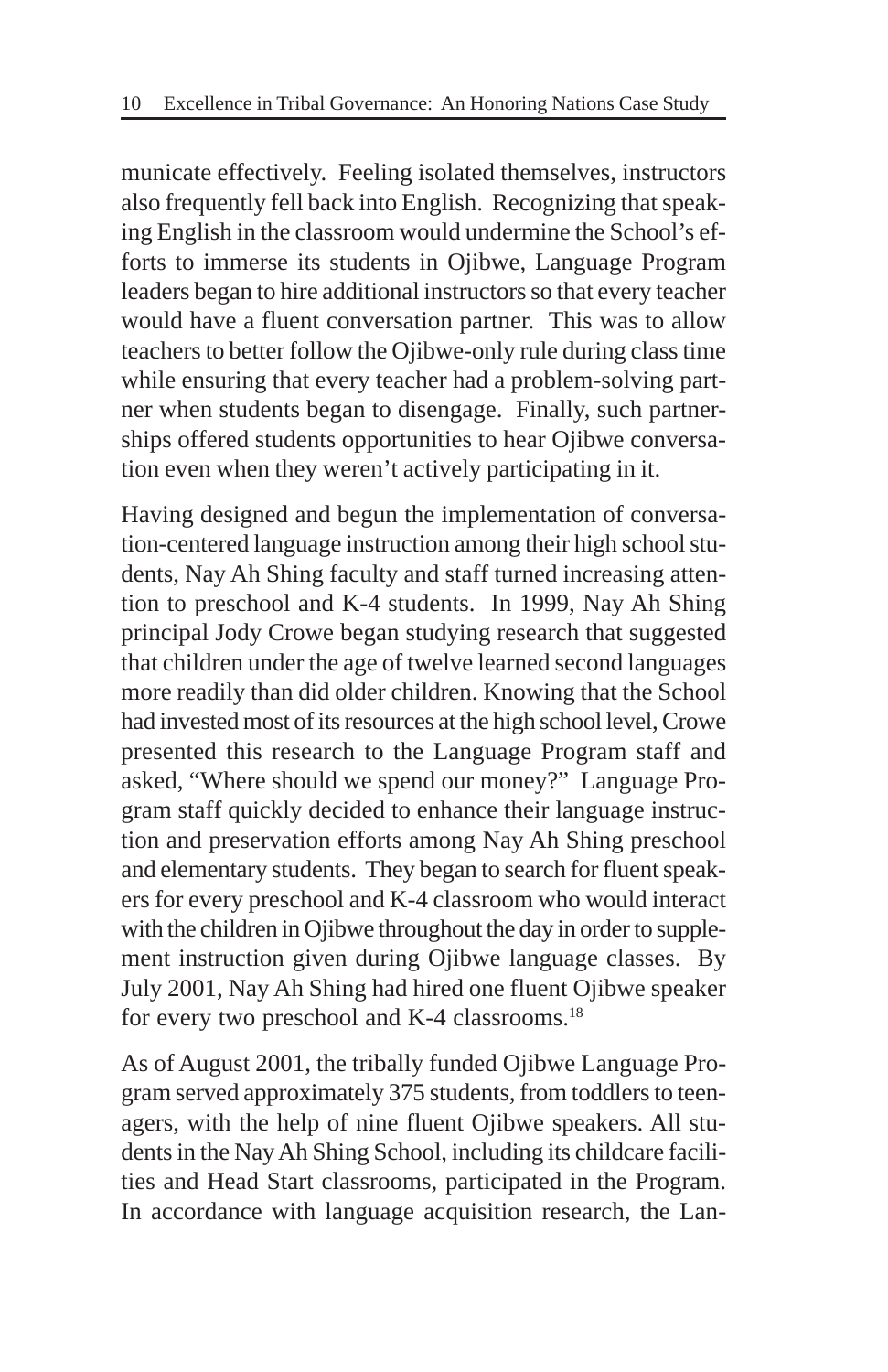guage Program intensively targeted its youngest students. A fluent Ojibwe speaker worked with the infants and toddlers for half of every day and with three to five year olds for four to eight hours a day. In addition, three to five year olds received Ojibwe language instruction for a minimum of one hour each day. While the teacher, the fluent Ojibwe speaker, and the children all used Ojibwe during that hour of instruction, the fluent Ojibwe speaker and the children with whom that individual interacted spoke Ojibwe throughout the day. Nay Ah Shing School's K-12 students attended thirty-five to forty-five minute daily Ojibwe language classes that were taught by at least two fluent Ojibwe speakers. These students, too, consistently heard and participated in conversations conducted only in Ojibwe.

### *Moving Beyond Nay Ah Shing School*

The Ojibwe Language Program extended beyond Nay Ah Shing School as Benjamin offered interactive television language classes to Band members attending non-tribal public high schools. Offered at the request of the public high schools, these classes offered Ojibwe students the opportunity to learn Ojibwe while interacting with Nay Ah Shing students and teachers. Benjamin found that her interactive television students became the best older learners because they had to be well prepared in order to participate in conversation with one another. Open to Ojibwe and non-Ojibwe students, these classes not only allowed Band members attending non-tribal schools to learn the Ojibwe language, but they also provided a space for Ojibwe and non-Ojibwe students to interact and breakdown stereotypes.<sup>19</sup>

### *Making Ojibwe a Living Language*

The Ojibwe Language Program placed a strong emphasis on the relevance of Ojibwe to students' daily lives. Language Program instructors knew that their success would be measured by the extent to which students used the language beyond the classroom. To this end, instructors relied heavily on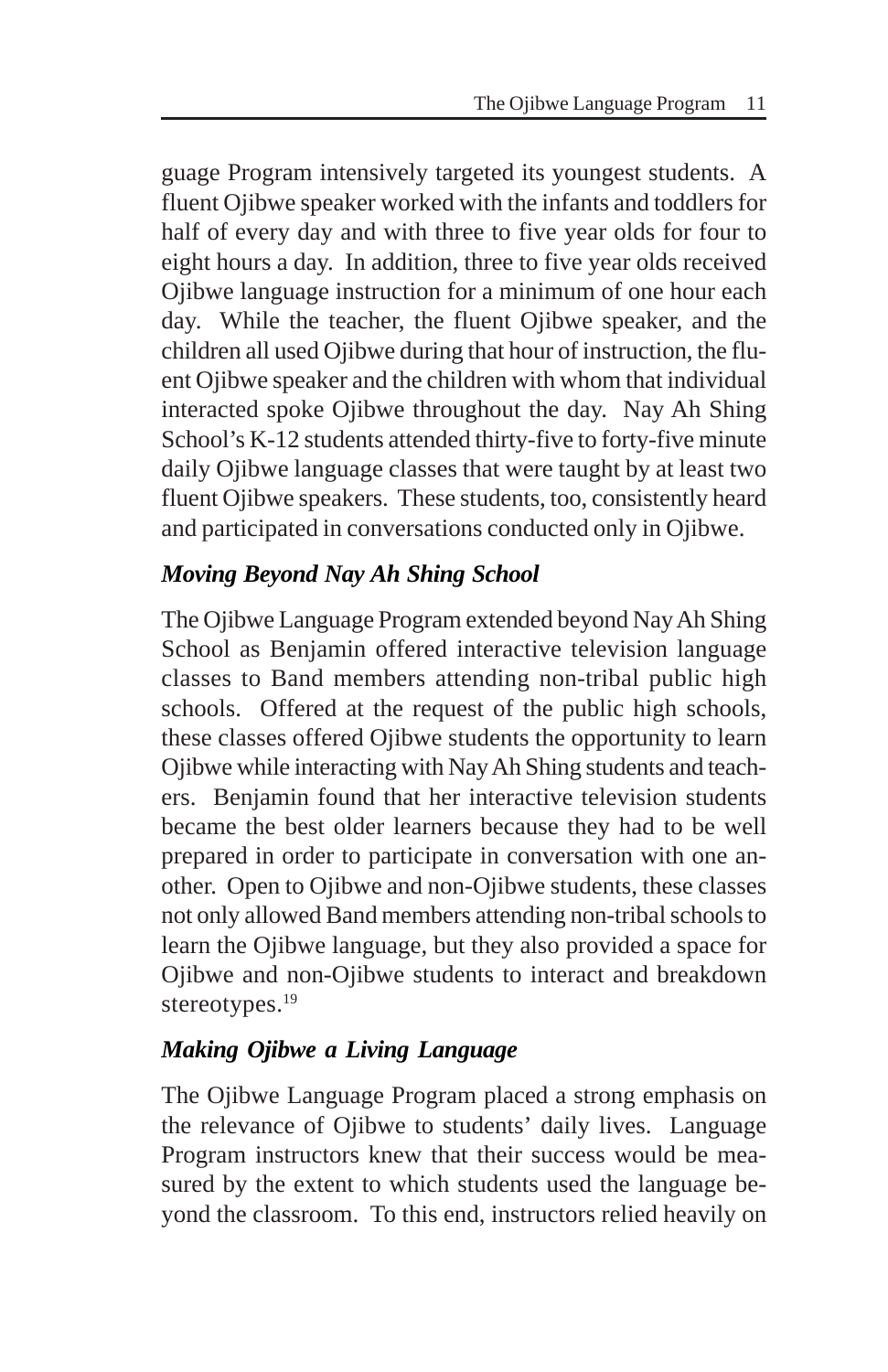conversation, individual interactions, hands-on activities, singing, and traditional and nontraditional games. The fact that each class was taught by two fluent Ojibwe speakers who interacted only in Ojibwe demonstrated that Ojibwe was a living language. Students' interactions with these fluent elder speakers turned student-teacher language instruction into conversations that could satisfy students' curiosity about Ojibwe cultural traditions and values. Students learned even more about Ojibwe cultural practices through their participation in hands-on activities such as ricing, sugar-bushing (making maple syrup), quilting, and powwowing.

The Ojibwe Language Program staff not only wanted to demonstrate that the Ojibwe language was a living language, but that it was a fun language to learn. The Nay Ah Shing Music Program allowed students to compose songs for themselves and the School choir, make music videos, and produce a songbook and tape. A few of the Music Program students went on to perform with artists such as Lightfoot and produce songs for the Native American Music Awards. The Mille Lacs Band of Ojibwe also published two comic books that taught the Ojibwe language while tackling important contemporary issues. For instance, *Dreams of Looking Up* discussed American Indian nations' sovereignty in comic book form. The Mille Lacs Band distributed the songbook, tape, and comic books to schools and libraries throughout the state free of charge. The Music Program and comic books demonstrated just how fun learning Oiibwe could be.

The Ojibwe Language Program's success in helping students learn a living language was apparent in August 2001. Every Nay Ah Shing fourth grader could give a short graduation speech in Ojibwe, while the Music Program had helped make it "cool" for older youth to speak to each other in Ojibwe. Former Mille Lacs Band Commissioner of Natural Resources, Don Wedll, noted that the Program's success had even moved beyond the classroom, "I have seen participants use Ojibwe with their in-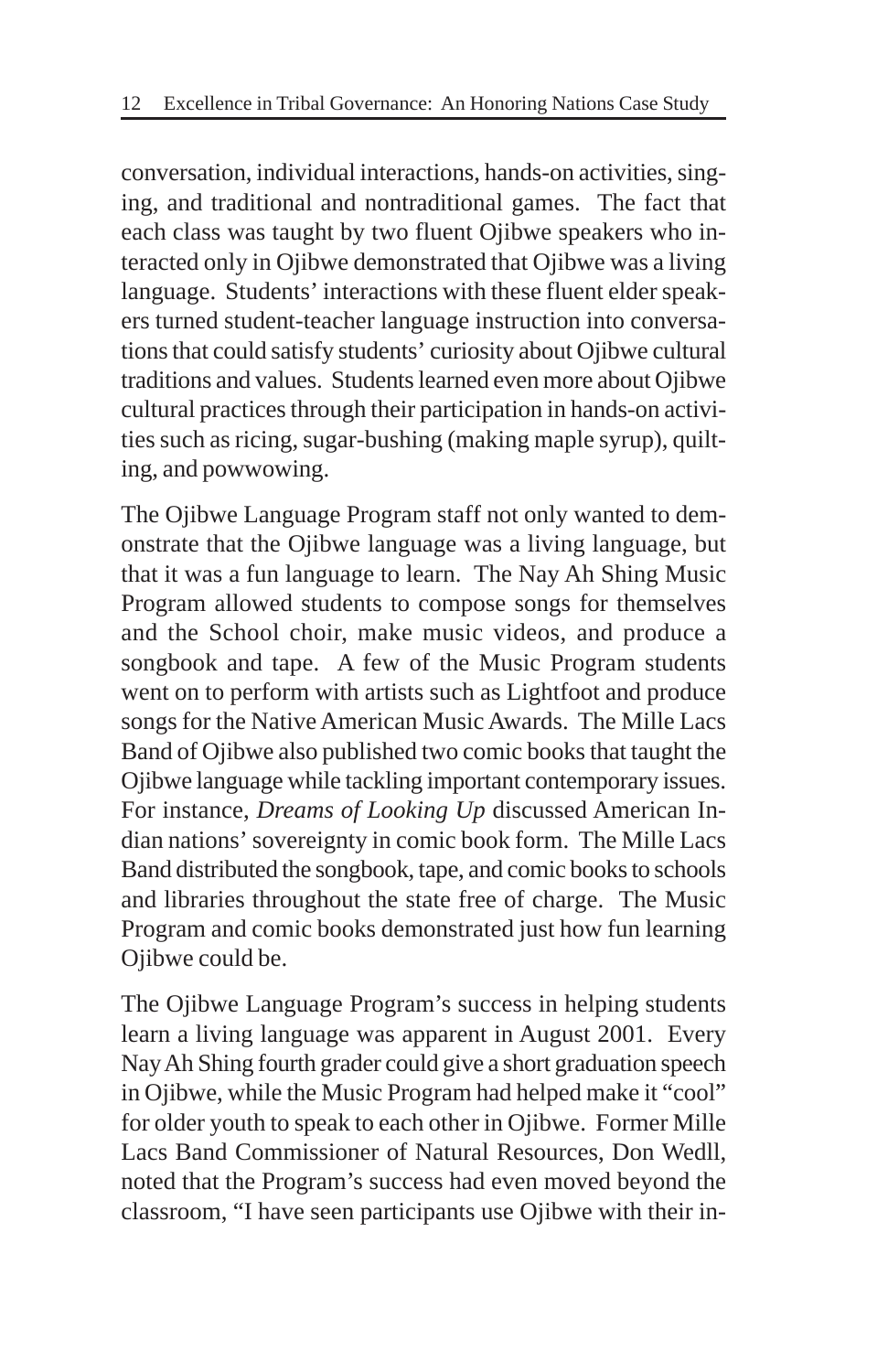structors outside of school." The Ojibwe Language Program gave its students a sense of ownership over their education. It increased the pride that Mille Lacs Band members, young and old, felt in knowing their language and practicing their cultural traditions. As former Chief Executive Anderson noted in a 2001 interview, "Two years ago, I went to a concert given by the Nay Ah Shing School's choir. The little children sang in Ojibwe. They held their heads high as they sang. They did not look down as if in shame. That was the proudest day of my career."20

### **THE CONTINUING CHALLENGES**

Maintaining and improving the Ojibwe Language Program was not easy. Although the Program experienced many successes, it still confronted serious challenges. Four challenges stood out. First, the Program struggled to ensure that Ojibwe language instruction would result in the preservation and enhancement of Mille Lacs cultural practices. Second, the Program needed to develop an effective language acquisition evaluation tool. Third, the Program had to deliver adequate teacher training and surmount the difficulty of frequent teacher turnover. Fourth, the Program had to expand beyond the classroom to involve the parents of its students in Ojibwe language acquisition in order to ensure its lasting success. A description of these challenges, as well as the Program's efforts to address them, follows.

#### *Preserving Mille Lacs Culture through Language Instruction*

While the Program clearly succeeded in expanding the Ojibwe vocabulary and conversational ability of Mille Lacs students, the faculty was concerned that language acquisition was not resulting in enhanced cultural understanding. In 2001, a handful of faculty members expressed their concern that the students were not learning the Ojibwe worldview and values. Elder speaker Jim Clark worried that the Program hadn't suc-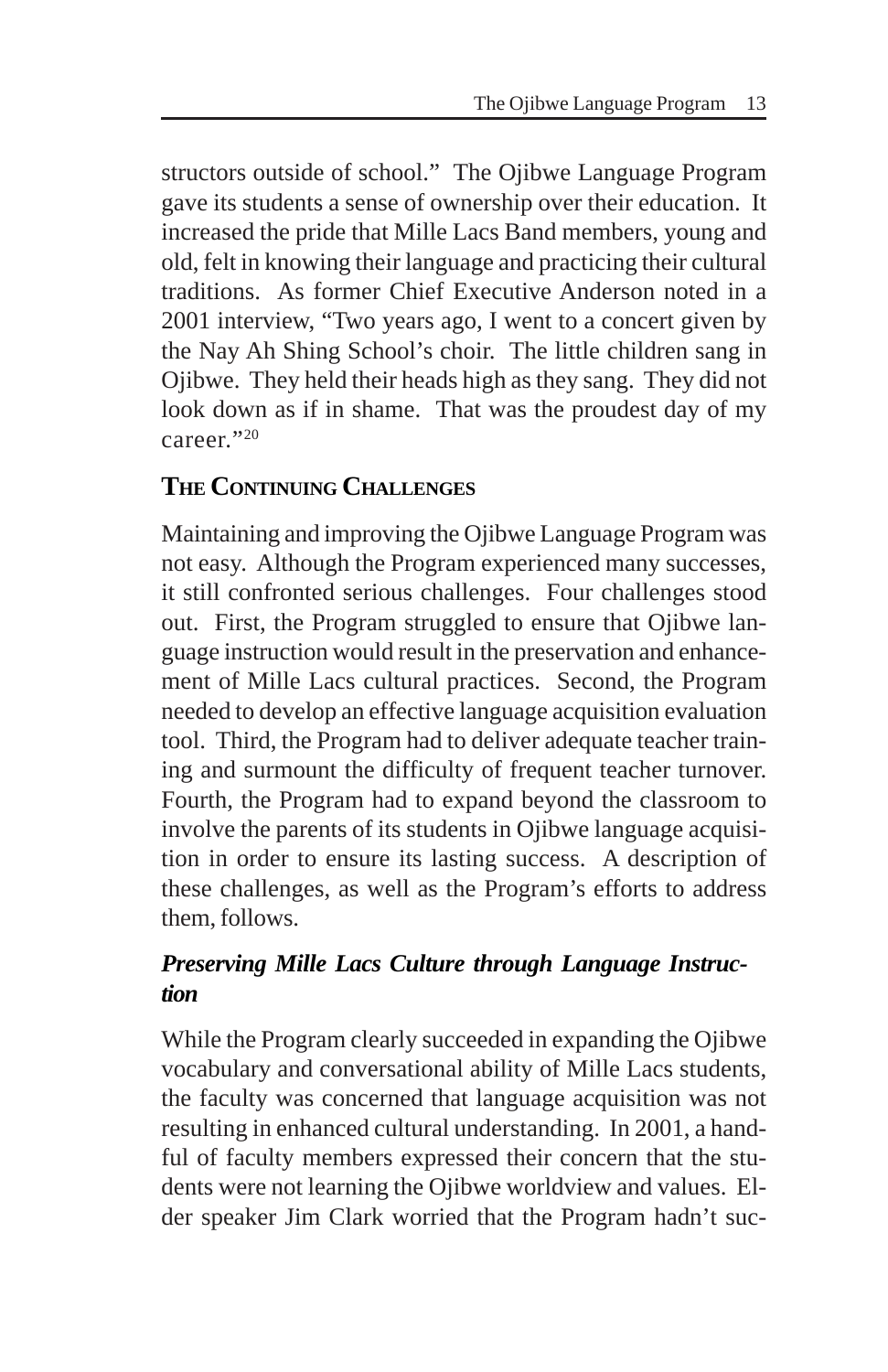ceeded in "get[ting] these kids to think Ojibwe." Nay Ah Shing students, Clark said, still had "white thoughts": "They are still thinking the white way. Now we have to get them to think the Ojibwe way to make them truly fluent. If you don't push that thought into their brains, they're talking the language [Ojibwe] and they're thinking something else [American]." As Superintendent Weber explained, "One must be clear about the relationship between words and thought. Values and heritage lie in thought not words. Therefore, when developing your curriculum, you must remember to match it with the thought process you are trying to preserve." Program faculty who feared that students might only use Ojibwe to have the salt passed during dinner or to describe the color of their clothing while failing to grasp the more philosophical aspects of the language began to discuss ways in which to ensure the transfer of traditional Ojibwe knowledge as the Language Program intended.21

#### *Developing an Effective Language Acquisition Evaluation Tool*

In order to gauge the effectiveness of the Ojibwe Language Program, Nay Ah Shing educators designed and implemented a biannual language acquisition assessment. Designing a tool that allowed instructors to assess the students' mastery of Ojibwe was a difficult task. As Principal Crowe observed, "There aren't a lot of testing models based on an indigenous language system, which is…a conversation-focused system. So, to some extent, we have to invent a lot of things." Developing an assessment tool for an oral language was not the only challenge: Nay Ah Shing student transience prohibited developing a viable grade level standard, making a proficiency level standard important.<sup>22</sup> Having developed a tool, Nay Ah Shing faculty assessed student progress and identified areas of individual weakness at the beginning and end of every school year. The language assessment, conducted entirely in Ojibwe, allowed the instructor to evaluate how well the student used nouns and verbs, understood tenses, and demonstrated cultural un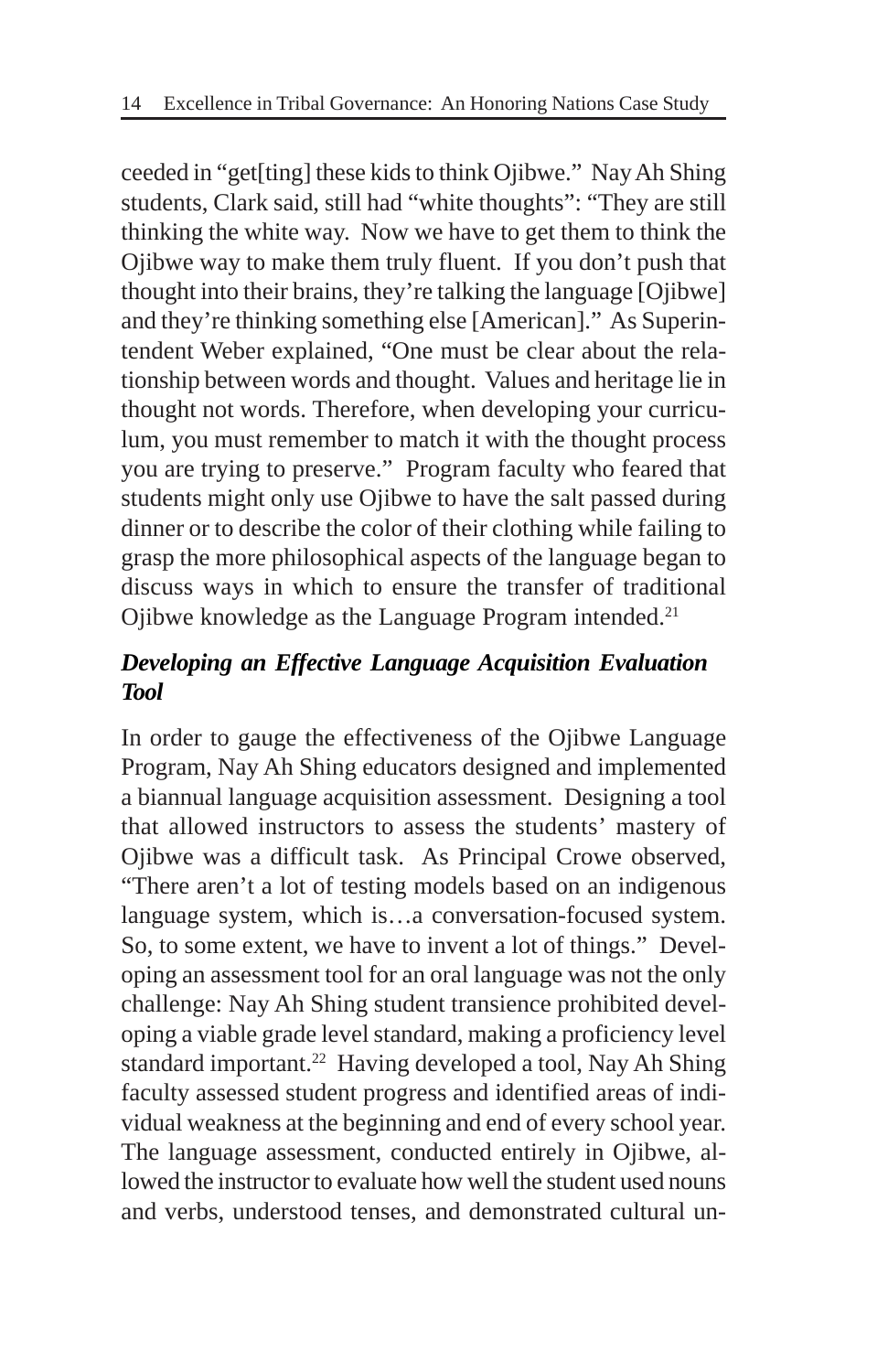derstanding as that student viewed and explained pictures of sugar-bushing, ricing, or other activities. In addition to biannual assessments, Nay Ah Shing instructors required students to speak in public and used these events as further opportunities to assess student progress. Weber felt that the qualitative results showed that the Program was working: "There are kids coming back with retention of what went on last year, and we are able to build upon that." However, while these assessment tools provided qualitative data that allowed Nay Ah Shing staff to improve the Program and address the needs of individual students, they generated no statistical data to use in evaluating the overall success of the Ojibwe Language Program. As of 2001, no numerical measures of the Program's effectiveness existed  $^{23}$ 

#### *Training and Supporting Ojibwe Language Instructors*

While finding fluent Ojibwe instructors to work in the Language Program was a daunting task, training and retaining those instructors was just as difficult. During the late 1990s the pool of fluent Ojibwe speakers dwindled significantly. Aging fluent speakers were passing away or had medical conditions that compromised their ability to work with children for long periods of time. When the School did hire fluent instructors, it felt the urgent need to move those individuals into the classroom quickly. These instructors, however, required training not only in Ojibweonly means of instruction but also in classroom dynamics. The Language Program staff searched for ways to make the job of Ojibwe instruction less intimidating. Nay Ah Shing teaching veterans Benjamin and Norman Clark offered newly hired instructors insights on effective language instruction. The School also developed a relationship with the Cohort Master's Program administered by Saint Mary's College. Saint Mary's sent their professors to Nay Ah Shing to conduct classes and, in order to encourage staff members to take advantage of the Master's Program, the Mille Lacs Band government offered to pay half of the tuition for any instructor who wanted to enroll. Such efforts helped to build a professional teaching and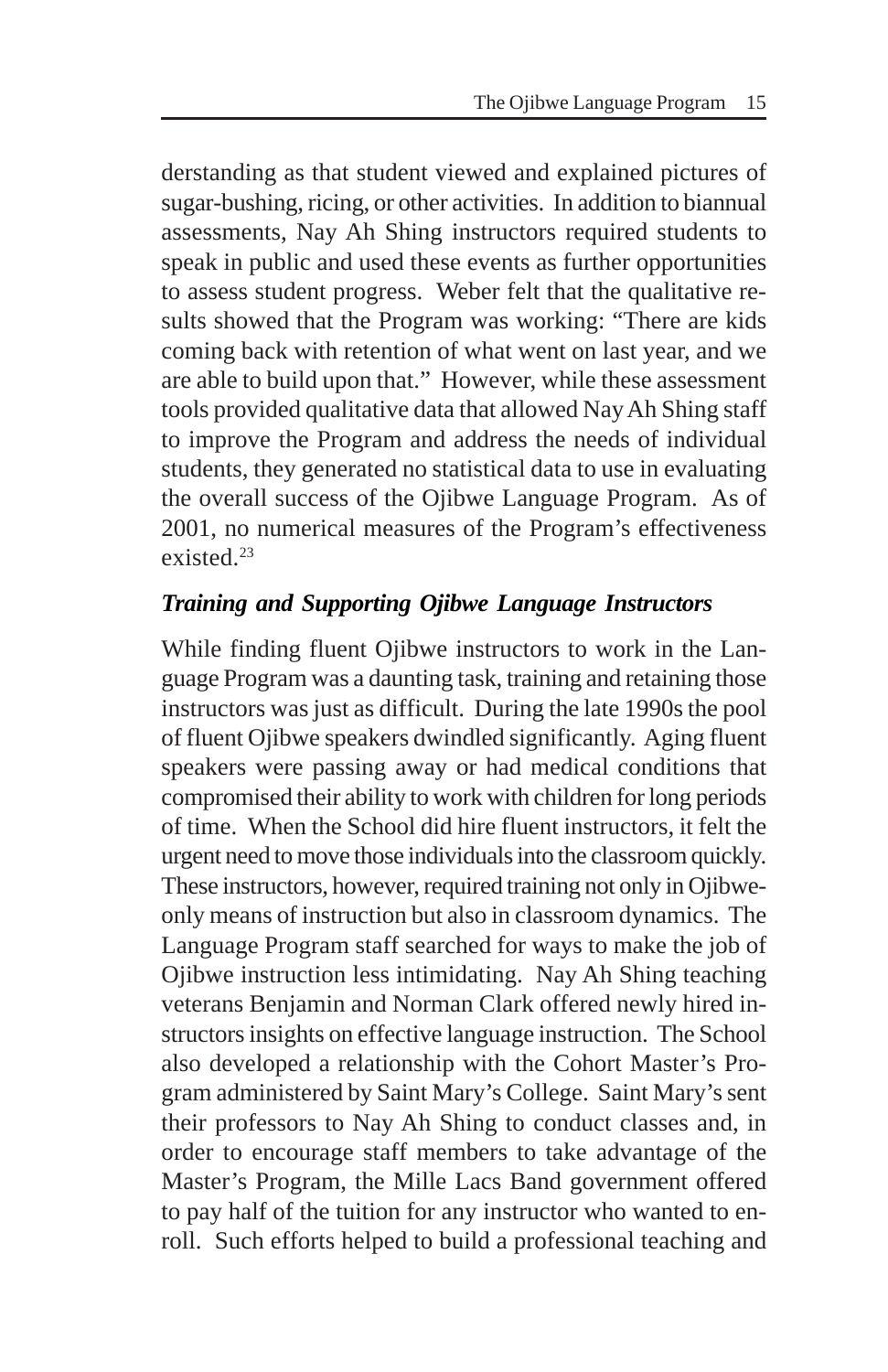learning community. Four of the Ojibwe Language Program's instructors took courses offered by Saint Mary's.

#### *Engaging Parents in Ojibwe Language Learning*

Language Program faculty knew that parental involvement would be vital to reversing the trend of Ojibwe language loss. Former Commissioner Wedll was encouraged to hear Nay Ah Shing students speak Ojibwe outside the classroom, but understood that if the children couldn't speak to their parents in Ojibwe, they would "wonder why they are even learning it." Regrettably, many parents viewed the study of Ojibwe as a luxury. As Weber explained, "People have to think about survival first: earning enough money to feed themselves, taking care of their children, etc. Reaching a point where one can say, 'I'm going to set aside time each day to learn Ojibwe,' is almost a treat."24 Language Program staff regularly discussed strategies for involving parents in the study of Ojibwe. Instructors sent class materials home with students in hopes of motivating parents to practice with their children and, in 2001, Benjamin initiated a Parent Committee. The Committee, consisting of ten biological parents, legal guardians, foster parents, and grandparents, met quarterly and took part in Program activities. As Committee members attended Program activities such as sugar-bushing, ricing, feasts, and parent nights, their interest in the Program grew. Nay Ah Shing faculty consistently worked to identify such strategies that encouraged parents' interest without requiring extensive resources.

#### **CONCLUSION**

Through centuries of dramatic economic and cultural change and decades of oppressive federal government policy, the Mille Lacs Band of Ojibwe has fought to preserve the Ojibwe language and the cultural insights it communicated. In the 1990s, Nay Ah Shing faculty joined that fight through the creation of the Ojibwe Language Program. The Program stood as a strong statement of Mille Lacs Band sovereignty. Offering Mille Lacs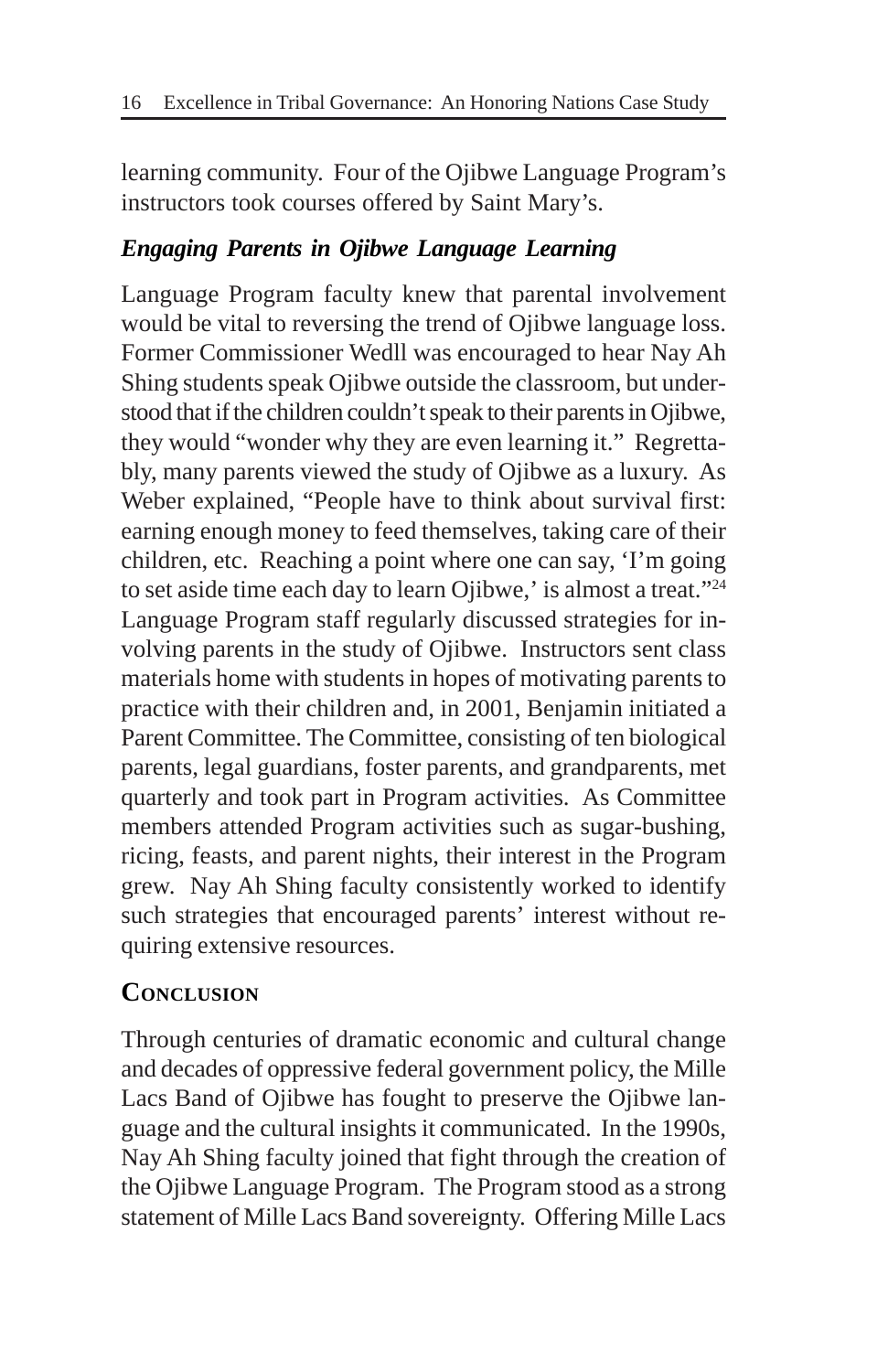children the opportunity to learn the Ojibwe language, understand the values embedded in that language, and develop a sense of Ojibwe citizenship, it expressed Mille Lacs' leaders, educators, and citizens' determination to resist the pressures to assimilate into the American mainstream. Mille Lacs youth would have the opportunity to walk confidently in two worlds with two languages.

#### **NOTES**

<sup>1</sup> Janine Ja no's Bowen is a Seneca language instructor on the Seneca Nation of Indians' Allegany Indian Reservation in Salamanca, New York. In 2002, she was a special assistant to the Honoring Nations Program at the Harvard Project on American Indian Economic Development. She holds an master in education degree from the Graduate School of Education, Harvard University and a master in public policy from the John F. Kennedy School of Government, Harvard University. The author wishes to gratefully acknowledge the editorial assistance of Christine Edwards Allred.

2 Harvard Project on American Indian Economic Development, "Native America at the New Millennium" (Cambridge, Mass., 2002), 70.

<sup>3</sup> The Mille Lacs Band of Ojibwe is not the only American Indian nation facing the extensive loss of its Native language. According to work conducted by M. Krauss, language loss has been especially acute in North America. Hundreds of Native languages have disappeared since 1492, some without a trace. While 1995 estimates show that 175 indigenous languages are still spoken in the US, 155 of these are classified as moribund. M. Krauss, "Endangered Languages: Current Issues and Future Prospects" (paper presented at Dartmouth College, Hanover, N.H., Feb. 1995). The Mille Lacs Band is one of six members of the Minnesota Chippewa Tribe. The other members are the White Earth Band, Leech Lake Band, Grand Portage Band, Bois Forte Band, and Fond du Lac Band. The Mille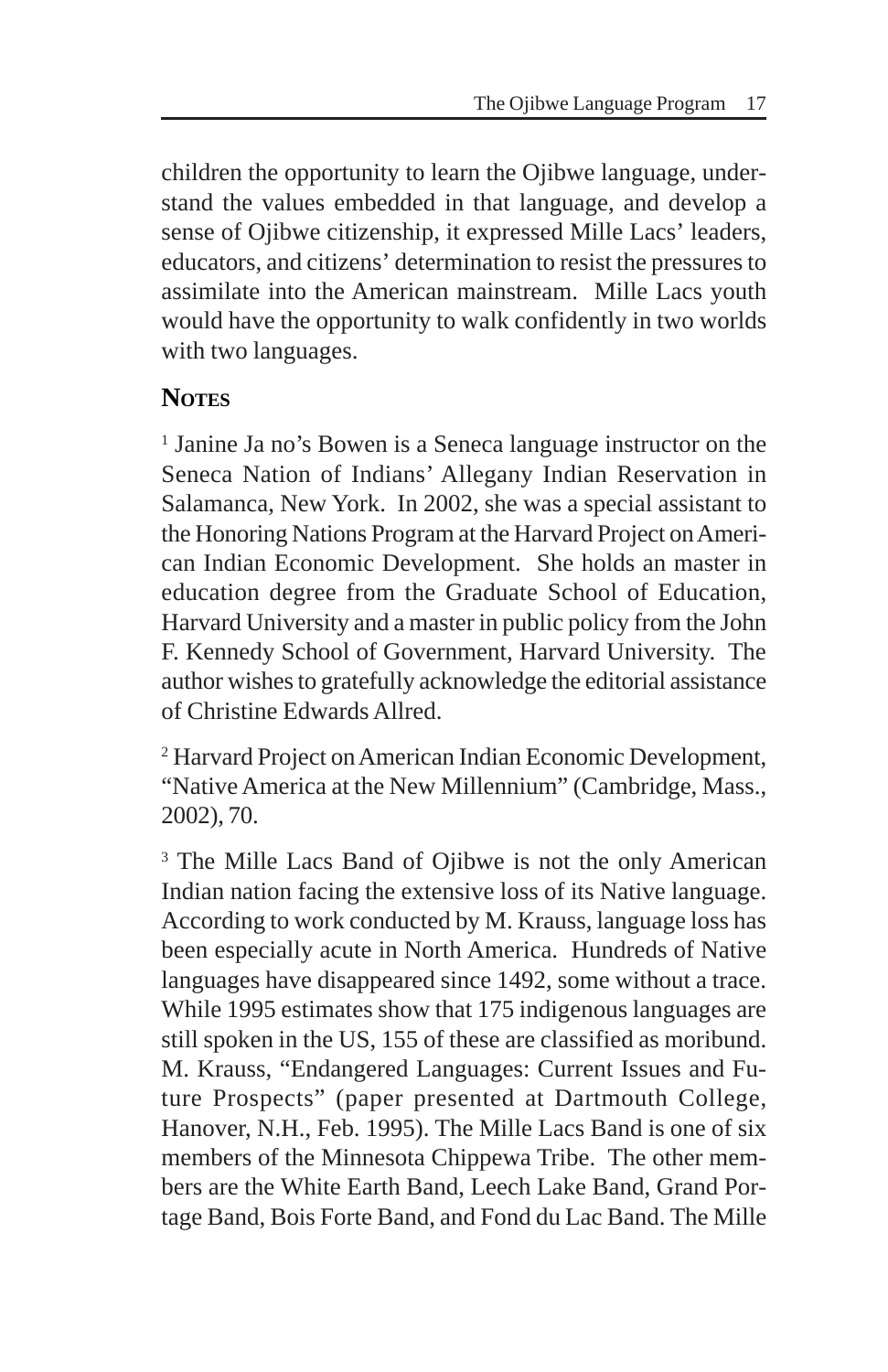Lacs Reservation is in East Central Minnesota. Former Commissioner of Education William Hemming offered information pertaining to Ojibwe fluency rates among the Mille Lacs Band. William Hemming, interview by author, tape recording, Onamia, Minn., July 29,1999.

4 For a brief history of the Mille Lacs' language and economic transitions, see "How Casinos have Changed Ojibwe Culture," [cited August 27, 2001]; available at http:// www.Millelacsojibwe.org/culture7story.html.

<sup>5</sup> For a discussion of the government's policy of forced assimilation see W. Hagan, *Indian Police and Judges: Experiment in Acculturation and Control* (Lincoln: University of Nebraska Press, 1966). Policies of this period were intended to dissolve Indian communities, instill respect for individual property rights, and create functioning, English-speaking citizens. For Elleraine Weous's testimony see William Hemming, "Honoring Contributions in the Governance of American Indian Nations: Application, Mille Lacs Band of Ojibwe." (Harvard Project on American Indian Economic Development, Cambridge, 1999).

6 "Termination," [cited August 28, 2001]; available at http:// www.Millelacsojibwe.org/culture15story.html.

7 Hemming, "Honoring Contributions."Mille Lacs educators and elders' ideas regarding the importance of Native languages are shared by many language scholars. Joshua Fishman argues that language functions as a symbol of collective identity in "Language and Ethnicity," (paper presented at a conference sponsored by the American Council of Learned Societies, Seattle, 1976). V. Deloria and L. Clifford argue for the importance of Native languages in the communication of cultural heritage in *The Nations Within: The Past and Future of American Indian Sovereignty* (Oxford: Oxford University Press, 1988), 251. J. Hill and B. Mannheim similarly argue that language acts as a vehicle for the reproduction of cultural knowledge that works to bind a people together in "Language and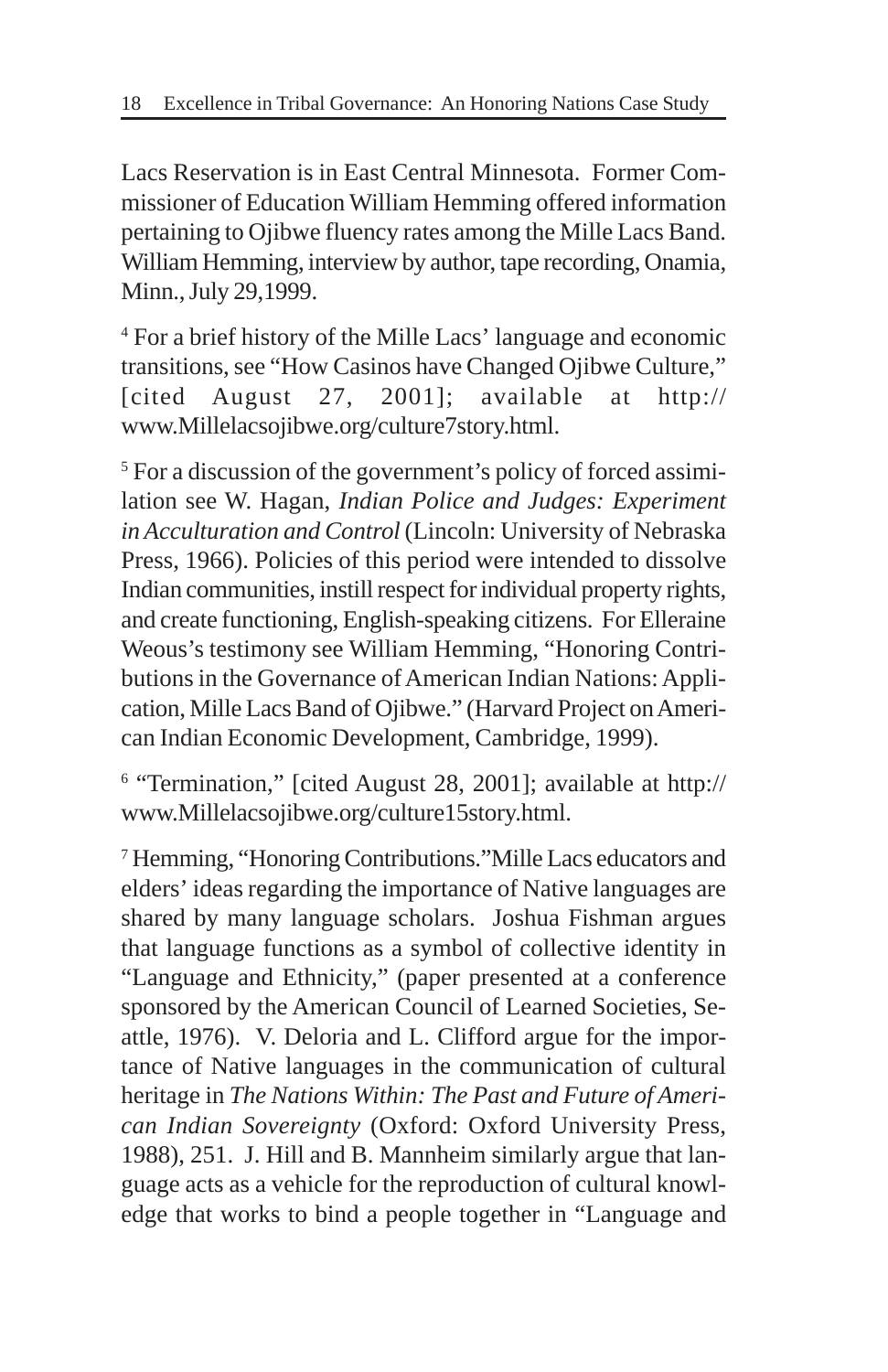Worldview," *Annual Review of Anthropology* 21 (1992): 381- 406.

8 Henze, R. C. and Vanett, L. "To walk in two worlds— or more? Challenging a common metaphor of Native education," *Anthropology and Education Quarterly* 24, no. 2 (1993): 116- 134. For a discussion of the role of language in generating and maintaining an individual's sense of self-assurance and success, see R. Scollon and S. Scollon, *Narrative, Literacy and Face in Interethnic Communication* (Norwood, NJ: Ablex, 1981).

<sup>9</sup> Hemming, "Honoring Contributions." For a discussion of the way in which the use of the Apache language efficiently communicates expected behavioral attributes, see Keith Basso, *Western Apache Language and Culture* (Tucson: University of Arizona Press, 1990).

<sup>10</sup> For a discussion of bilingual education, see P. Berman, "Meeting the Challenge of Language Diversity: An Evaluation of California Programs for Pupils with Limited Proficiency in English" (paper presented at the annual meeting of the American Educational Research Association, San Francisco, April 1992); T. Carter and M. Chatfield, "Effective Bilingual Schools: Implications for Policy and Practice," *American Journal of Education* 95, no. 1 (1986): 200-232; V. Collier, "How Long? A Synthesis of Research on Academic Achievement in a Second Langauge," *TESOL Quarterly* 23 (1989): 509-531; A. Holms and W. Holms, "Rock Point, a Navaho Way to go to School: A Valediction," *Annals AAPSS* 508 (1990): 170-184; J. Reyhner, "A Description of the Rock Point Community School Bilingual Education Program," in *Effective Language Education Practices and Native Language Survival*, ed. J. Reyhner. (Choctaw, OK: Native American Language Issues, 1990), 95- 106; L.J. Watahomigie and T.L. McCarthy "Bilingual/Bicultural Education at Peach Springs: A Hualapai Way of Schooling," *Peabody Journal of Education* 69, no. 2 (1994), 26-42.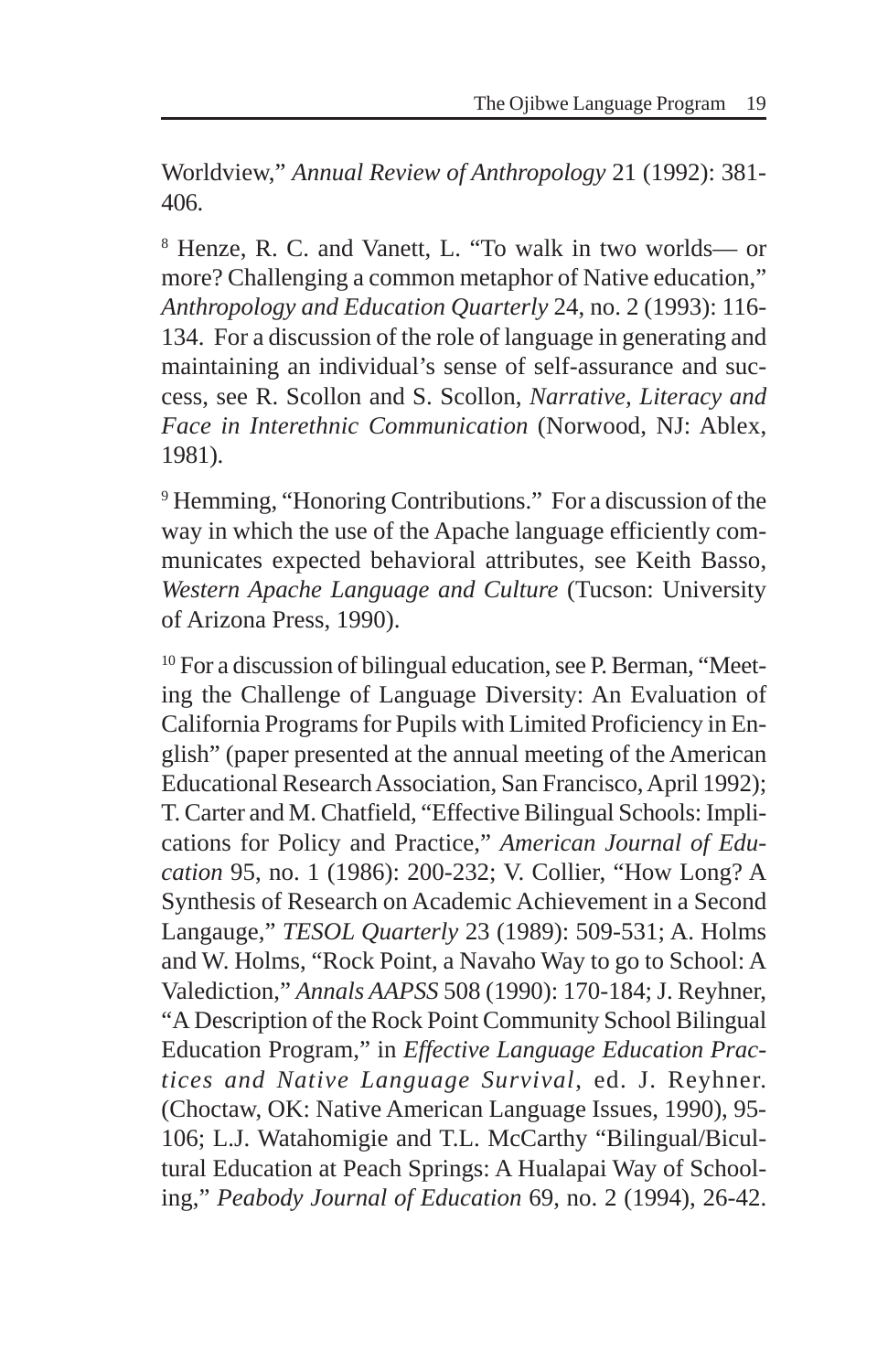<sup>11</sup> For a discussion of contract schools, see US Department of the Interior, Bureau of Indian Affairs, Office of Education Programs, *Building Exemplary Schools for Tomorrow: 2001 Fingertip Facts*; available at http://www.oiep.bia.edu/. Contract schools are funded by the BIA and operated by tribes under contracts or grants. Public schools may gain access to federal funds to meet the needs of American Indian students through Johnson-O'Malley (JOM) and Title IX programs. JOM programs provide assistance to public schools to meet the unique needs of eligible American Indian students and are administered by the Bureau of Indian Affairs (BIA) through contracts with tribes, tribal organizations, public school districts, and State Departments of Education. Title IX provides for the culturally related academic needs of Indian students in grades K-12 enrolled in public, private, and BIA-funded schools and is administered by the US Department of Education.

<sup>12</sup> George Weber, interview by author, tape recording, Onamia, Minn., 11 November 2001.

<sup>13</sup> Marge Anderson, interview with author, tape recording, Onamia, Minn., 13 July 2001. For a discussion of tribes, including the Mille Lacs Ojibwe, who have used gaming monies to revive Native languages, see L. Hill, "Betting on Language," *Native Americas: Hemispheric Journal of Indigenous Issues*, summer 2001, 36-41.

<sup>14</sup> M. Zhaawan Benjamin, interview with author, tape recording, Onamia, Minn., 26 July 2001.

<sup>15</sup> For a discussion of the importance of oral based teaching methods in preserving Native languages, see R. E. Littlebear, preface to *Stabilizing Indigenous Languages*, [cited 30 April 2002]; available at http://www.ncbe.gwu.edu/mispubs/stabilize/ preface.html.

<sup>16</sup> Norberg also encouraged staff members to be creative in their teaching and push themselves to better understand the ways in which the human brain makes use of language. Ben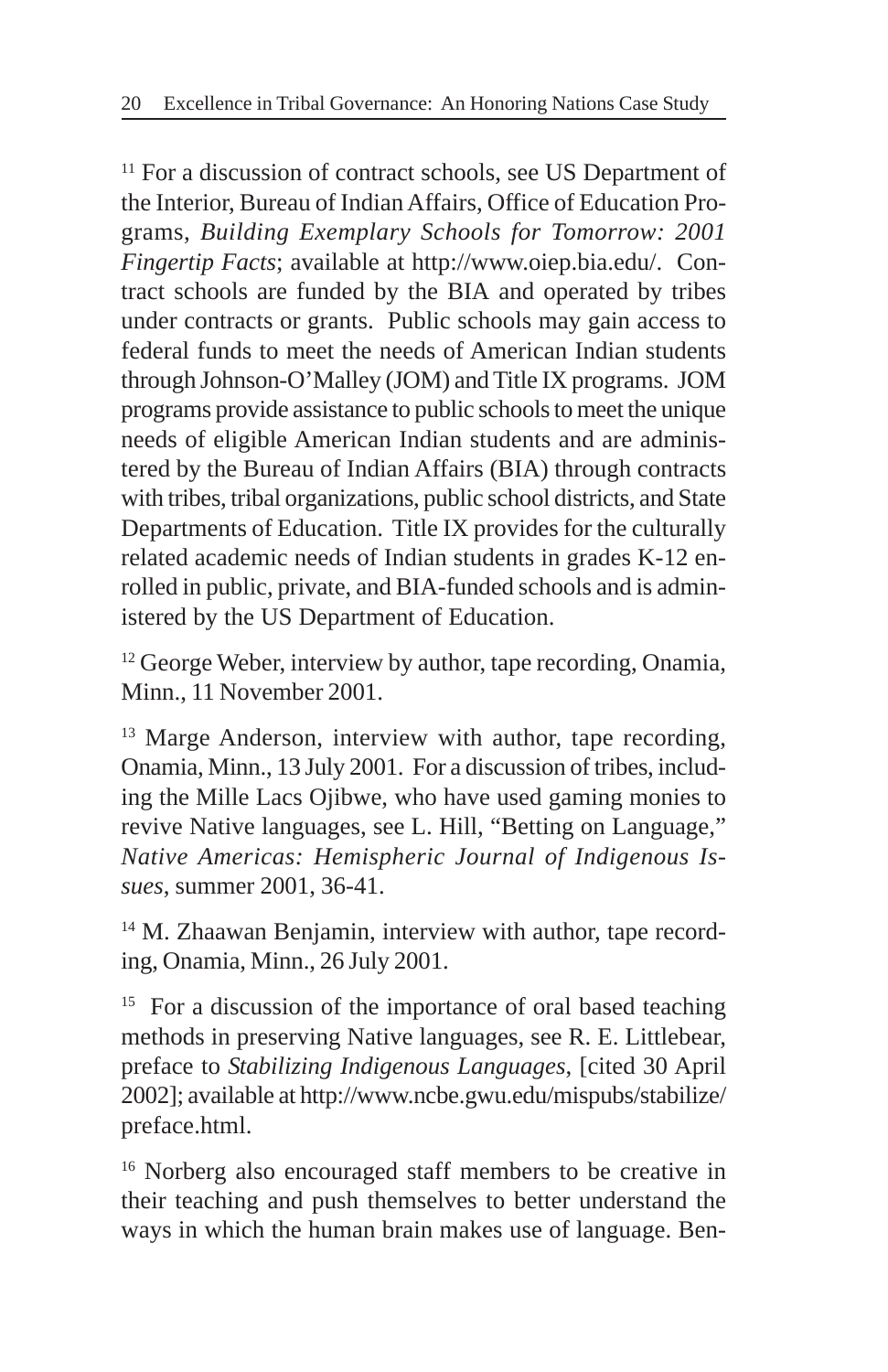jamin, interview.

<sup>17</sup> Duane Dunckley, interview with author, tape recording, Onamia, Minn., 25 July 2001.

<sup>18</sup> Research suggested that children under twelve years of age learn approximately twenty thousand words per year while children over twelve learn only three to four thousand words per year. Fiber systems that mediate language function and associative thinking grow more rapidly than surrounding regions of the brain before and during puberty, with growth attenuating shortly afterwards. In other words, a child's ability to learn new languages declines rapidly after twelve years. See P. M. Thompson et al., "Growth Pattern in the Developing Brain Detected by Using Continuum Mechanical Tensor Maps," *Nature*, 9 March 2000, 190-193; Jody Crowe, interview with author, tape recording, Onamia, Minn., 25 July 2001.

 $19$  The interactive television classes consisted of up to eight students from other schools. Participants were usually Band members attending off-reservation schools and students from other tribal schools. Benjamin, interview.

<sup>20</sup> Don Wedell, interview with author, tape recording, Onamia, Minn., 26 July 2001; Anderson, interview.

<sup>21</sup> Jim Clark, interview with author, tape recording, Onamia, Minn., 25 July 2001; Weber, interview.

22 In 2001, Nay Ah Shing High School alone experienced a 25 percent transiency rate. Crowe, interview.

<sup>23</sup> Language assessment was not conducted in order to determine course grades. Instead, its primary purpose was to determine students' problem areas and monitor their progress. Weber, interview.

24 Wedell, interview. Native language advocates who participated in a round table discussion facilitated by Joshua Fishman, Benjamin Barney, and Dan McLaughlin, echoed Mr. Wedll's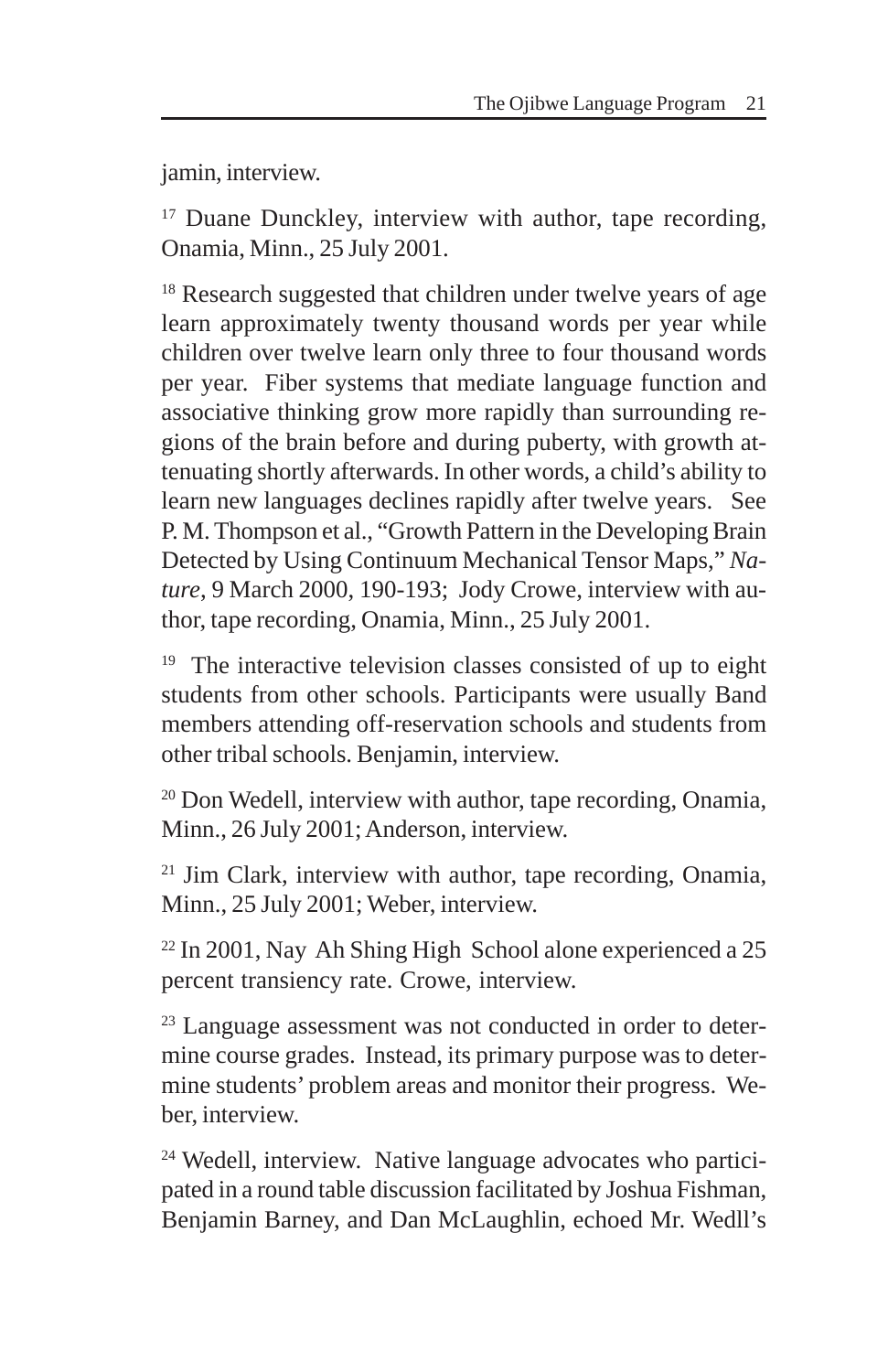thoughts on the need for the establishment of increased times, spaces, and activities outside the classroom set aside strictly for Native language use. According to roundtable participants, such times and spaces are essential if indigenous languages are to become a part of the daily lives of citizens of Native nations. See G. Cantoni, ed., *Stabilizing Indigenous Languages* (Flagstaff: Northern Arizona University, 1996). Weber, interview.

#### **REFERENCES**

- Basso, K. *Western Apache Language and Culture.* Tucson: University of Arizona Press, 1990.
- Berman, P. "Meeting the Challenge of Language Diversity: An Evaluation of California Programs for Pupils with Limited Proficiency in English." Paper presented at the annual meeting of the American Educational Research Association, San Francisco, April 1992.
- Cantoni, G., ed. *Stabilizing Indigenous Languages*. Flagstaff: Center for Excellence in Education, Northern Arizona University, 1996.
- Carter, T. and Chatfield, M. "Effective Bilingual Schools: Implications for Policy and Practice." American Journal of Education 95, no. 1 (1986): 200-232.
- Collier, V. "How Long? A Synthesis of Research on Academic Achievement in a Second Language." TESOL Quarterly 23 (1989): 509-531.
- Deloria, V. and Clifford L. *The Nations Within: The Past and Future of American Indian Sovereignty.* Oxford: Oxford University Press, 1988.
- Fishman, J. "Language and Ethnicity." Paper presented at a conference sponsored by the American Council of Learned Societies, Seattle, Wash., June 11-12, 1976.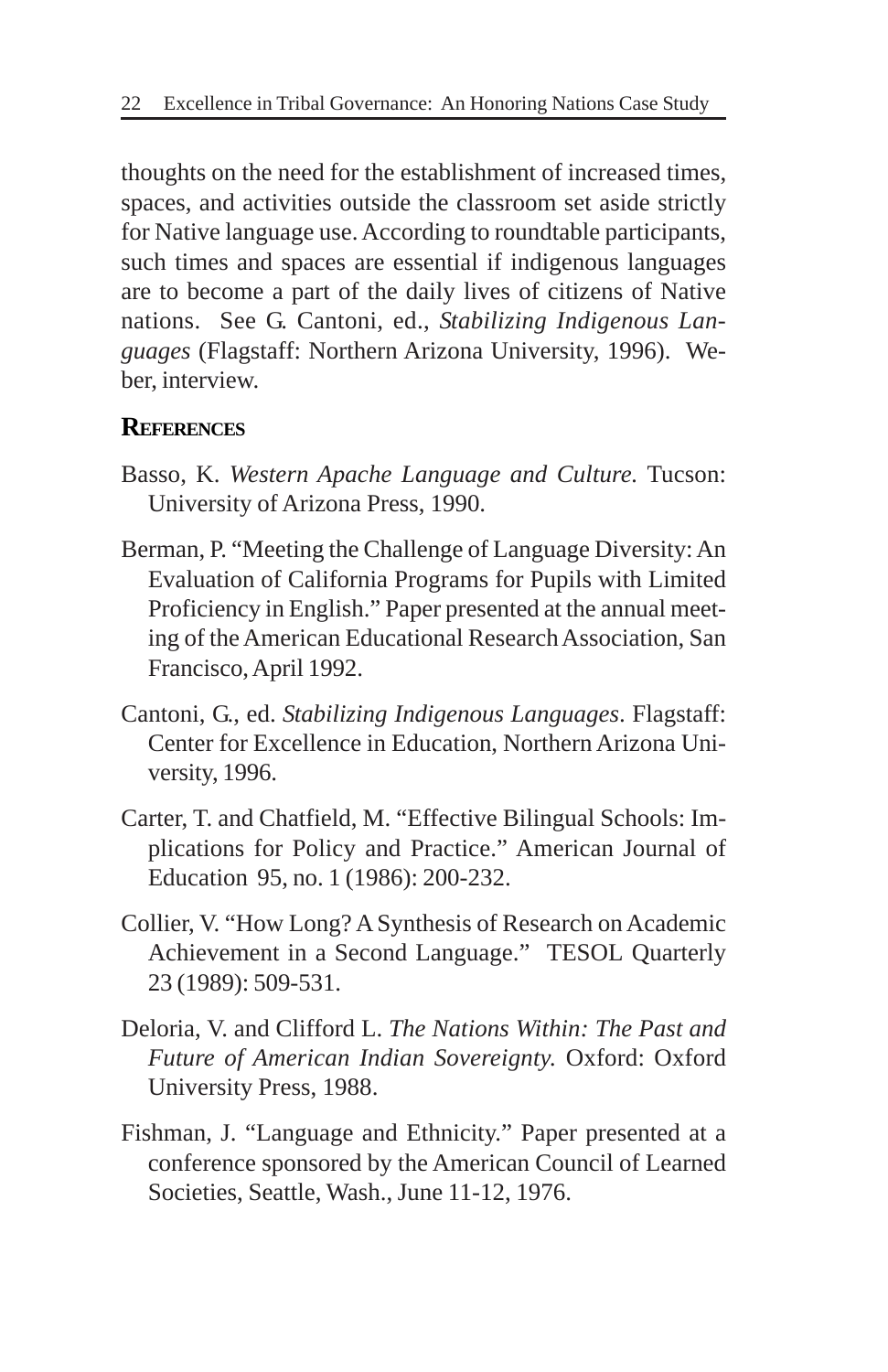- Hagan,W. Indian Police and Judges: Experiment in Acculturation and Control. Lincoln: University of Nebraska, 1966.
- Harvard Project on American Indian Economic Development, "Native America at the New Millennium." Cambridge, 2002.
- Hemming, W. "Honoring Contributions in the Governance of American Indian Nations: Application, Mille Lacs Band of Ojibwe, 1999." Harvard Project on American Indian Economic Development, Cambridge, Mass., 1999.
- Henze, R. C. and Vanett, L. "To Walk in Two Worlds or More? Challenging a Common Metaphor of Native Education." Anthropology and Education Quarterly 24 (1993): 116- 134.
- Hill, J. and Mannheim, B. "Language and Worldview." Annual Review of Anthropology 21 (1992): 381-406.
- Hill, L. "Betting on Language." *Native Americas: Hemispheric Journal of Indigenous Issues*. Summer 2001: 36-41.
- Holms, A & Holms, W. "Rock Point, a Navajo Way to Go to School: A Valediction." Annals, AAPSS 508 (1990): 170- 184.
- Krauss, M. "Endangered Languages: Current Issues and Future Prospects." Paper presented at Dartmouth College, Hanover, N.H., Feb., 1995.
- Littlebear, Richard. Preface to Stabilizing Indigenous Languages. [cited 30 April 2002]. Available at http://www.ncbe.gwu.edu/ mispubs/stabilize/preface.html.
- Mille Lacs Band of Ojibwe. "How Casinos Have Changed Ojibwe Culture." [cited 27 August 2001]. Available at http:/ /www.Millelacsojibwe.org/culture7story.html.
- Mille Lacs Band of Ojibwe. "Termination." [cited 28 August 2001]. Available at http://www.Millelacsojibwe.org/ culture15story.html.